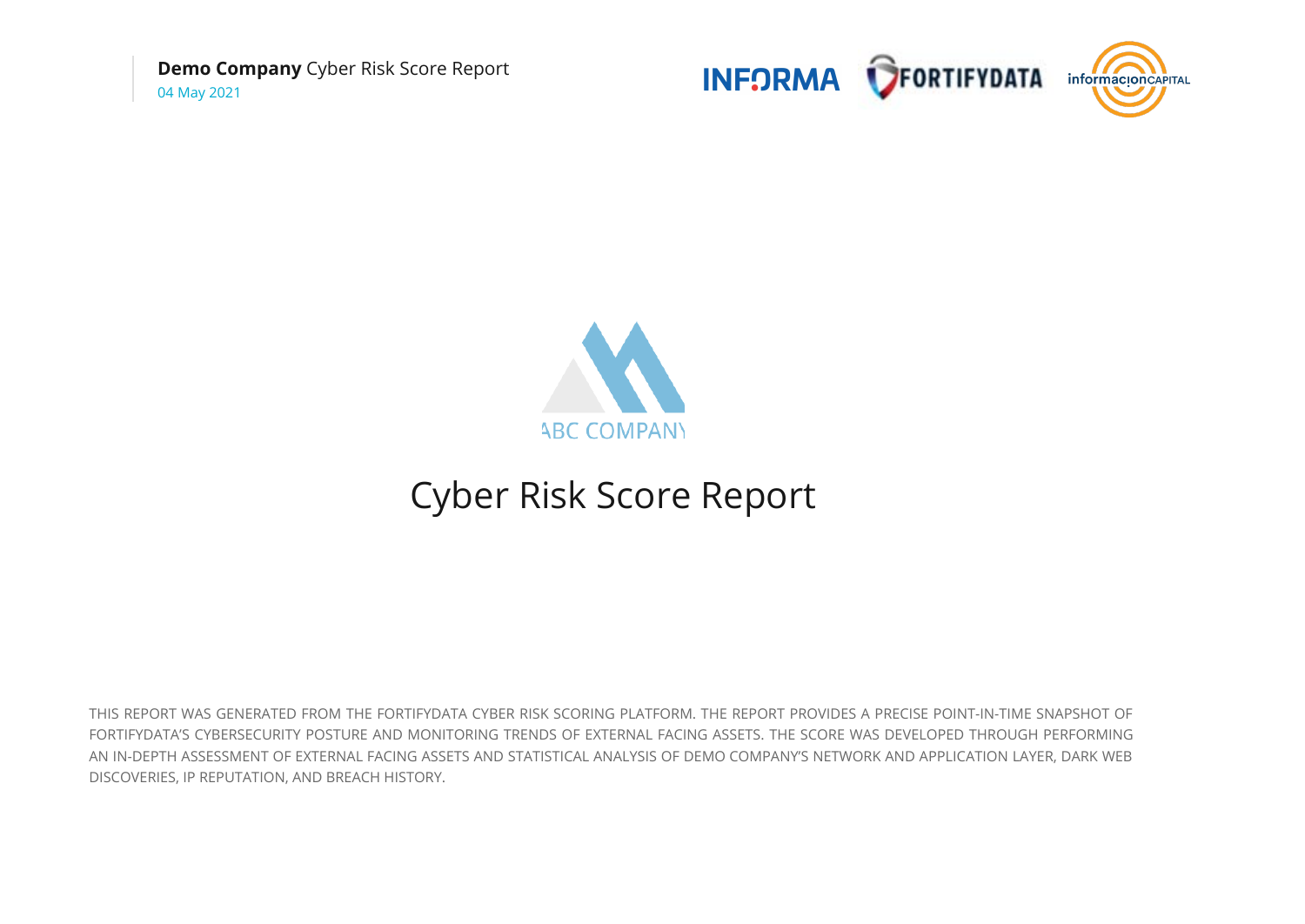# Executive Summary

#### **OVERVIEW**

The purpose of the FortifyData Cyber Risk Score is to provide a platform capable of assessing cyber risk exposures while generating a cyber risk score for every business with an online presence. This easy to understand risk score will help Demo Company discover its cyber risk exposure through analysis of its infrastructure, applications, data breach history and compromised data sets. FortifyData's score is generated using a combination of an empirical and data-driven models, which stands out through its use of AI as part of the scoring algorithm. This includes expert opinion, from our product advisory board, that informed our machine learning model of the appropriate weighting of threat data categories to create the most accurate indicator of risk exposure.



# Cyber Risk Score : **[721 \(Risk Level 4\)](https://demo.fortifydata.com/)**

LOW risk indicates the unlikely presence of significant cyber risks present within the company's external facing resources.

Identified low risk vulnerabilities may not pose immediate threats, but may eventually lead to significant breaches if not addressed within a reasonable time frame. Continuous monitoring of threat landscape is important to identify changes that may impact the score.

If you believe our analysis has presented one or more false positives within the findings, please contact us for validation at **support@fortifydata.com.**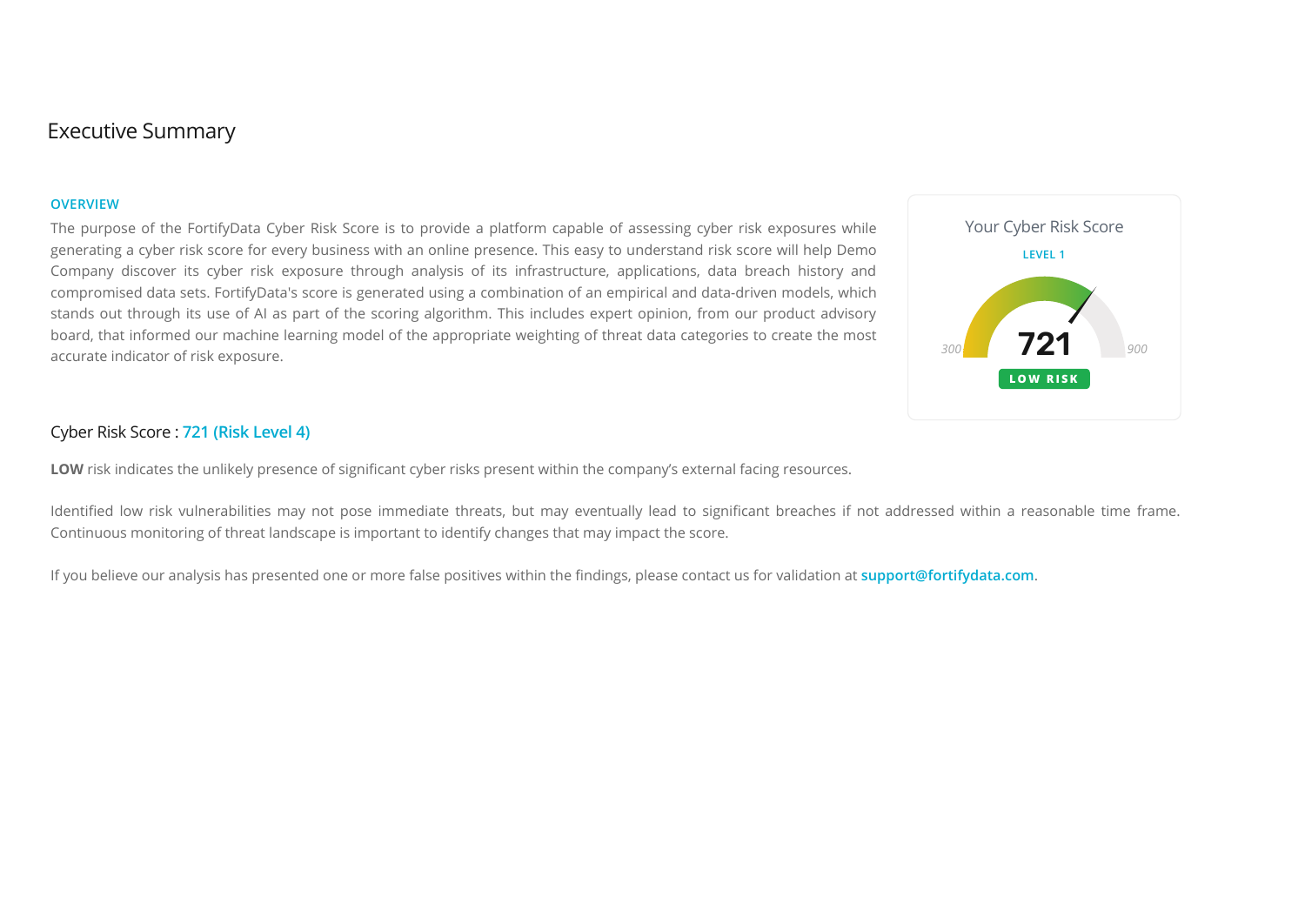# **SCOPE OF ANALYSIS**

FortifyData's assessment includes cyber intelligence data analysis of the following risk areas:



#### **CYBER RISK DISCOVERY**

| <b>INFRASTRUCTURE ASSESSMENT</b> | <b>APPLICATION ASSESSMENT</b> | <b>BREACH HISTORY</b>      |
|----------------------------------|-------------------------------|----------------------------|
| 最                                | $\sqrt{\frac{2}{2}}$          | $\textcircled{\textcirc}$  |
| 25 Issues                        | 2 Issues                      | 0 Records                  |
| Last checked: May 04, 2021       | Last checked: May 04, 2021    | Last checked: May 04, 2021 |
| <b>DARK WEB DISCOVERY</b>        | <b>CONTROL FRAMEWORK</b>      | <b>THREAT INTELLIGENCE</b> |
| $\overline{\mathbf{v}}$          | $\bullet$                     | 堡                          |
| 61 Records                       | 0% Compliant                  | 0 Threats                  |
| Last checked: May 04, 2021       | Last checked: May 04, 2021    | Last checked: May 04, 2021 |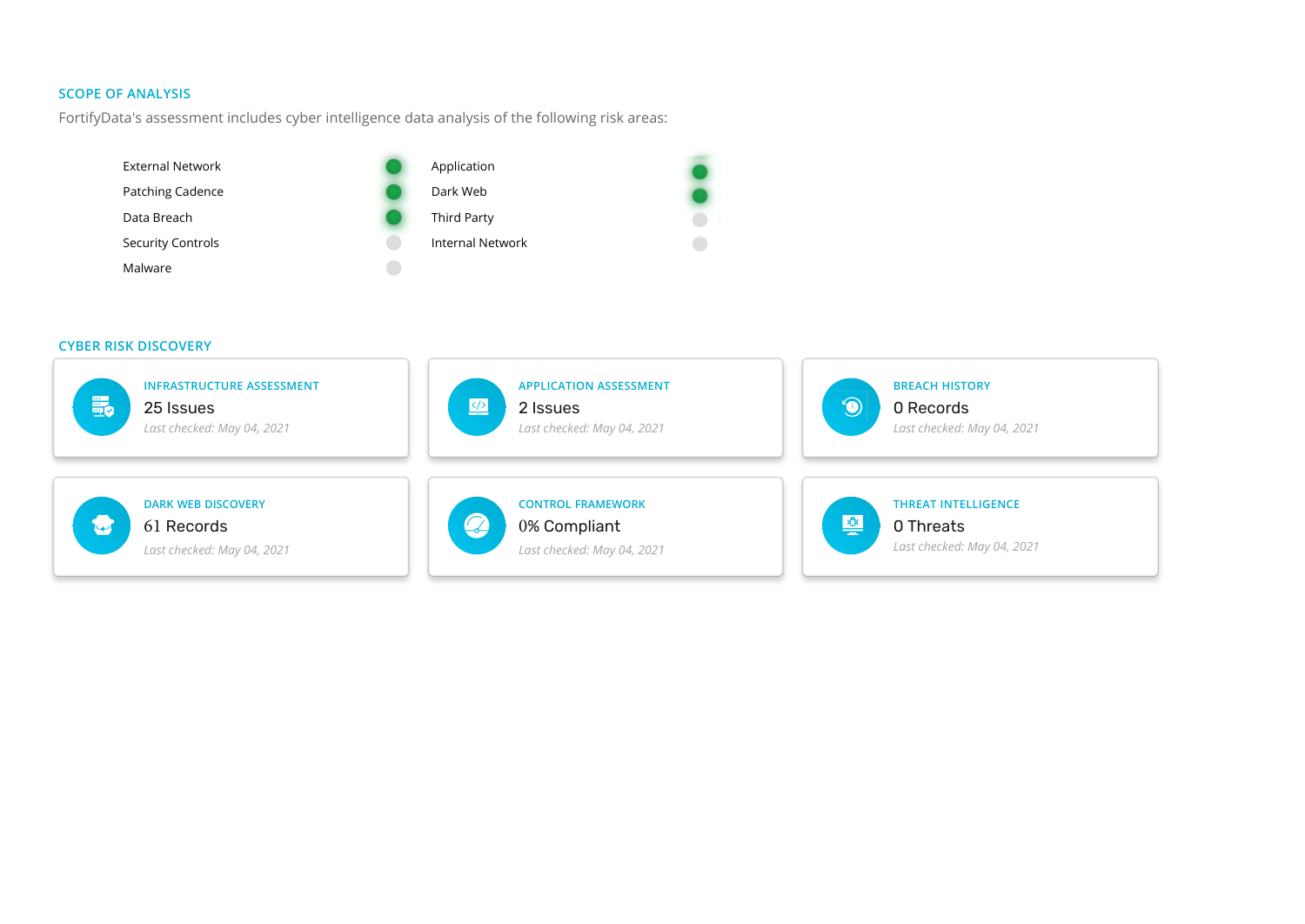# Resources In-Scope of Assessment

| Classification  | <b>Asset Name</b> | IP Number       | Data Types In-scope                                    |
|-----------------|-------------------|-----------------|--------------------------------------------------------|
| CRITICAL        | ctf19.root-me.org | 163.172.195.211 | CHD PII NPI PHI ODC IPR TRS CEM ICD ODM MKM<br>PRE ODL |
| CRITICAL        | ctf20.root-me.org | 163.172.195.228 | CHD PII NPI PHI ODC IPR TRS CEM ICD ODM MKM<br>PRE ODL |
| <b>CRITICAL</b> | ctf21.root-me.org | 163.172.228.138 | CHD PII NPI PHI ODC IPR TRS CEM ICD ODM MKM<br>PRE ODL |
| CRITICAL        | ctf23.root-me.org | 163.172.228.151 | CHD PII NPI PHI ODC IPR TRS CEM ICD ODM MKM<br>PRE ODL |
| CRITICAL        | ctf24.root-me.org | 163.172.228.173 | CHD PII NPI PHI ODC IPR TRS CEM ICD ODM MKM<br>PRE ODL |
| CRITICAL        | ctf25.root-me.org | 163.172.228.174 | CHD PII NPI PHI ODC IPR TRS CEM ICD ODM MKM<br>PRE ODL |
| CRITICAL        | ctf26.root-me.org | 163.172.228.192 | CHD PII NPI PHI ODC IPR TRS CEM ICD ODM MKM<br>PRE ODL |
| CRITICAL        | ctf27.root-me.org | 163.172.228.194 | CHD PII NPI PHI ODC IPR TRS CEM ICD ODM MKM<br>PRE ODL |
| CRITICAL        | ctf29.root-me.org | 163.172.229.5   | CHD PII NPI PHI ODC IPR TRS CEM ICD ODM MKM<br>PRE ODL |
| [CRITICAL]      | ctf30.root-me.org | 163.172.229.107 | CHD PII NPI PHI ODC IPR TRS CEM ICD ODM MKM<br>PRE ODL |
| CRITICAL        | ctf31.root-me.org | 163.172.229.109 | CHD PII NPI PHI ODC IPR TRS CEM ICD ODM MKM<br>PRE ODL |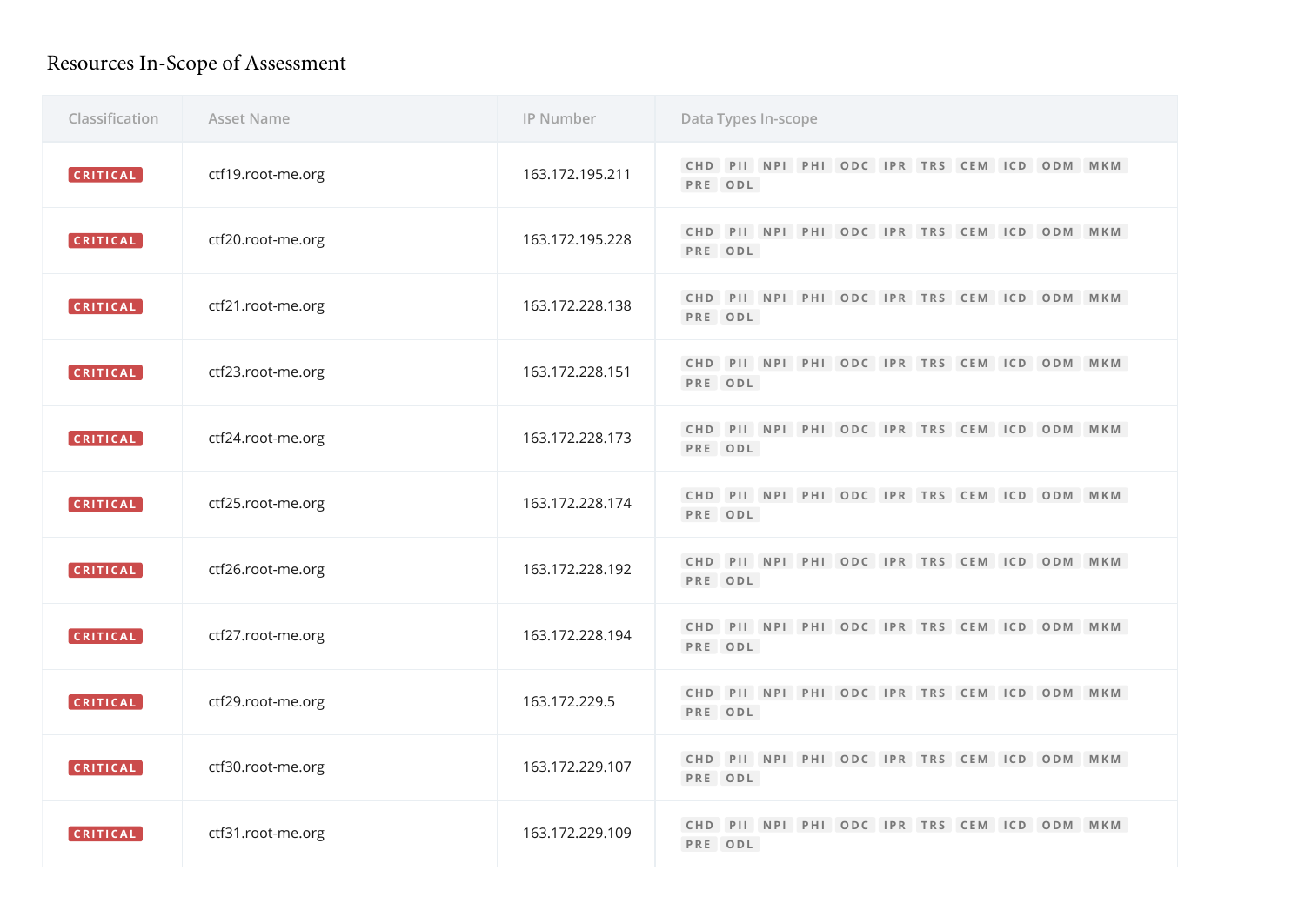| Classification        | <b>Asset Name</b>            | IP Number       | Data Types In-scope                                    |
|-----------------------|------------------------------|-----------------|--------------------------------------------------------|
| CRITICAL              | ctf32.root-me.org            | 163.172.229.111 | CHD PII NPI PHI ODC IPR TRS CEM ICD ODM MKM<br>PRE ODL |
| <b>CRITICAL</b>       | ctf34.root-me.org            | 163.172.229.135 | CHD PII NPI PHI ODC IPR TRS CEM ICD ODM MKM<br>PRE ODL |
| CRITICAL              | ctf36.root-me.org            | 163.172.230.17  | CHD PII NPI PHI ODC IPR TRS CEM ICD ODM MKM<br>PRE ODL |
| CRITICAL              | ctf38.root-me.org            | 163.172.230.33  | CHD PII NPI PHI ODC IPR TRS CEM ICD ODM MKM<br>PRE ODL |
| CRITICAL              | hypervisor.root-me.org       | 195.154.26.119  | CHD PII NPI PHI ODC IPR TRS CEM ICD ODM MKM<br>PRE ODL |
| CRITICAL              | ipv4.www.root-me.org         | 212.129.28.16   | CHD PII NPI PHI ODC IPR TRS CEM ICD ODM MKM<br>PRE ODL |
| CRITICAL              | irc.root-me.org              | 51.210.70.121   | CHD PII NPI PHI ODC IPR TRS CEM ICD ODM MKM<br>PRE ODL |
| $\lceil$ LOW $\rceil$ | librenms.service.root-me.org | 212.129.28.12   | CHD PII NPI PHI ODC IPR TRS CEM ICD ODM MKM<br>PRE ODL |
| MODERATE              | mail.pro.root-me.org         | 85.31.206.82    | CHD PII NPI PHI ODC IPR TRS CEM ICD ODM MKM<br>PRE ODL |
| CRITICAL              | pro.root-me.org              | 212.129.28.16   | CHD PII NPI PHI ODC IPR TRS CEM ICD ODM MKM<br>PRE ODL |
| <b>CRITICAL</b>       | repository.root-me.org       | 212.129.28.16   | CHD PII NPI PHI ODC IPR TRS CEM ICD ODM MKM<br>PRE ODL |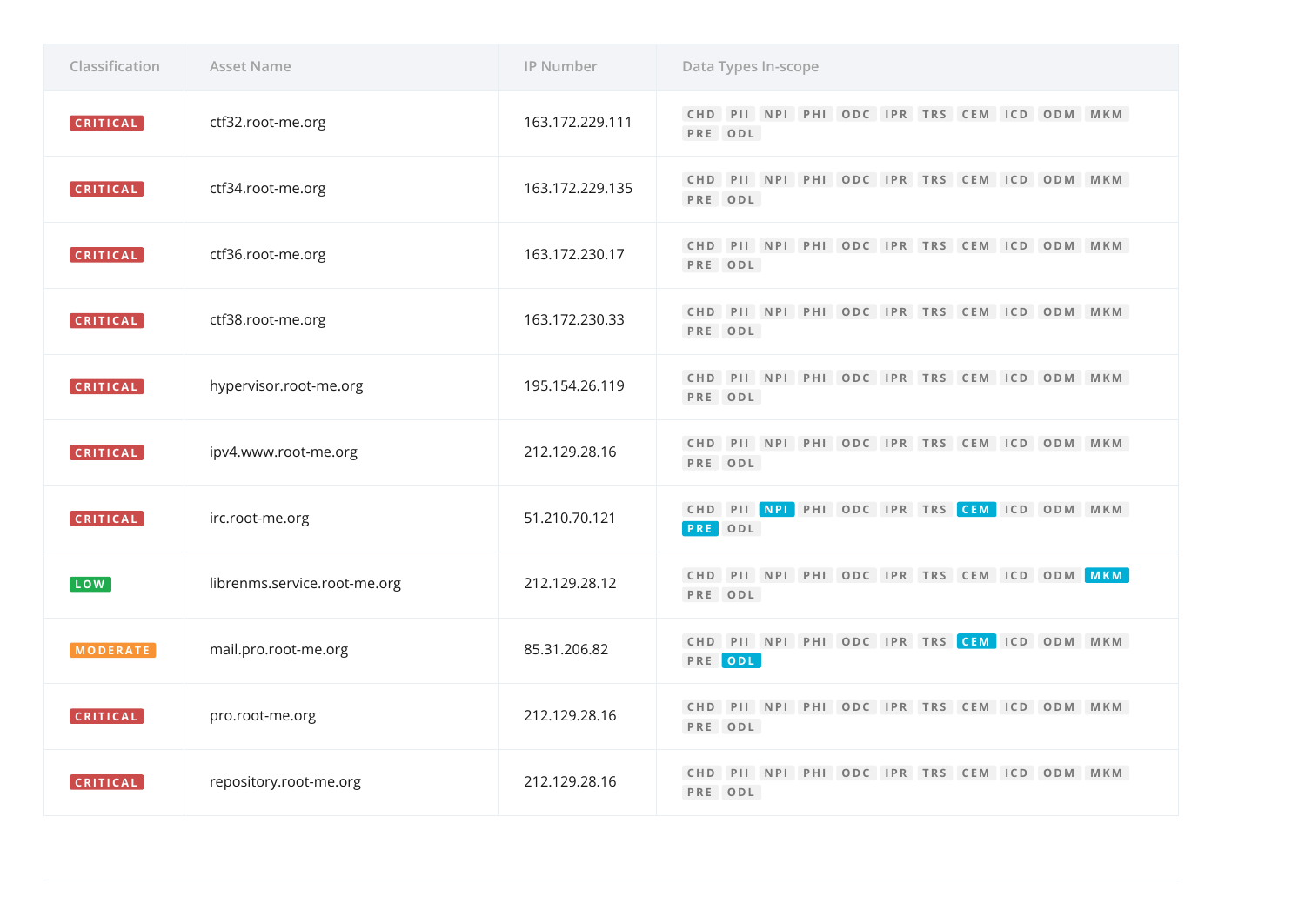| Classification | <b>Asset Name</b>            | IP Number      | Data Types In-scope                                    |
|----------------|------------------------------|----------------|--------------------------------------------------------|
| LOW            | zucarita47.example.com       | $\overline{a}$ | CHD PII NPI PHI ODC IPR TRS CEM ICD ODM MKM<br>PRE ODL |
| LOW            | zlfbphvtolekfnjl.example.com |                | CHD PII NPI PHI ODC IPR TRS CEM ICD ODM MKM<br>PRE ODL |
| LOW            | zyu086201.example.com        |                | CHD PII NPI PHI ODC IPR TRS CEM ICD ODM MKM<br>PRE ODL |
| LOW            | zhourue.example.com          |                | CHD PII NPI PHI ODC IPR TRS CEM ICD ODM MKM<br>PRE ODL |
| LOW            | zimbra.home.example.com      |                | CHD PII NPI PHI ODC IPR TRS CEM ICD ODM MKM<br>PRE ODL |
| CRITICAL       | tradvio.net                  | $\overline{a}$ | CHD PII NPI PHI ODC IPR TRS CEM ICD ODM MKM<br>PRE ODL |
| CRITICAL       | curry.example.com            |                | CHD PII NPI PHI ODC IPR TRS CEM ICD ODM MKM<br>PRE ODL |
| CRITICAL       | nxdomain.example.com         |                | CHD PII NPI PHI ODC IPR TRS CEM ICD ODM MKM<br>PRE ODL |
| CRITICAL       | unsubscribe.example.com      |                | CHD PII NPI PHI ODC IPR TRS CEM ICD ODM MKM<br>PRE ODL |
| CRITICAL       | www.piedpiper.com            | 104.18.22.192  | CHD PII NPI PHI ODC IPR TRS CEM ICD ODM MKM<br>PRE ODL |
| CRITICAL       | assets.piedpiper.com         | 99.84.216.201  | CHD PII NPI PHI ODC IPR TRS CEM ICD ODM MKM<br>PRE ODL |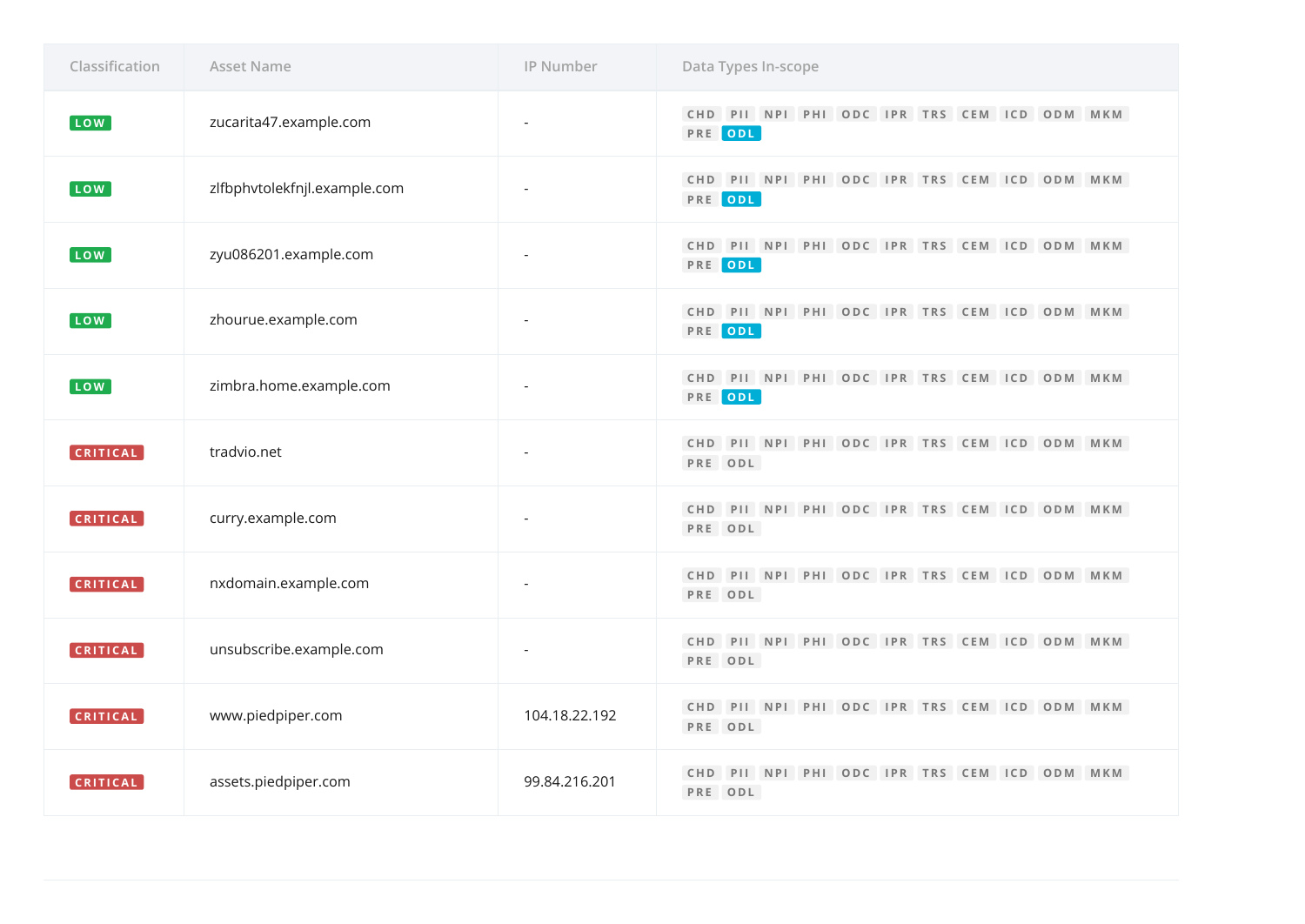| Classification  | <b>Asset Name</b>       | IP Number      | Data Types In-scope                                    |
|-----------------|-------------------------|----------------|--------------------------------------------------------|
| <b>CRITICAL</b> | piedpiper.com           | 104.18.23.192  | CHD PII NPI PHI ODC IPR TRS CEM ICD ODM MKM<br>PRE ODL |
| <b>CRITICAL</b> | dev.piedpiper.com       | 104.18.23.192  | CHD PII NPI PHI ODC IPR TRS CEM ICD ODM MKM<br>PRE ODL |
| CRITICAL        | stg.piedpiper.com       | 44.240.150.65  | CHD PII NPI PHI ODC IPR TRS CEM ICD ODM MKM<br>PRE ODL |
| MODERATE        | www.root-me.org         | 212.129.28.16  | CHD PII NPI PHI ODC IPR TRS CEM ICD ODM MKM<br>PRE ODL |
| CRITICAL        | api.www.root-me.org     | 212.129.28.16  | CHD PII NPI PHI ODC IPR TRS CEM ICD ODM MKM<br>PRE ODL |
| MODERATE        | challenge01.root-me.org | 212.129.38.224 | CHD PII NPI PHI ODC IPR TRS CEM ICD ODM MKM<br>PRE ODL |
| MODERATE        | ctf01.root-me.org       | 212.129.28.18  | CHD PII NPI PHI ODC IPR TRS CEM ICD ODM MKM<br>PRE ODL |
| MODERATE        | ctf02.root-me.org       | 212.129.28.21  | CHD PII NPI PHI ODC IPR TRS CEM ICD ODM MKM<br>PRE ODL |
| CRITICAL        | ctf03.root-me.org       | 212.129.29.185 | CHD PII NPI PHI ODC IPR TRS CEM ICD ODM MKM<br>PRE ODL |
| <b>MODERATE</b> | ctf04.root-me.org       | 212.129.29.186 | CHD PII NPI PHI ODC IPR TRS CEM ICD ODM MKM<br>PRE ODL |
| MODERATE        | ctf05.root-me.org       | 212.129.29.187 | CHD PII NPI PHI ODC IPR TRS CEM ICD ODM MKM<br>PRE ODL |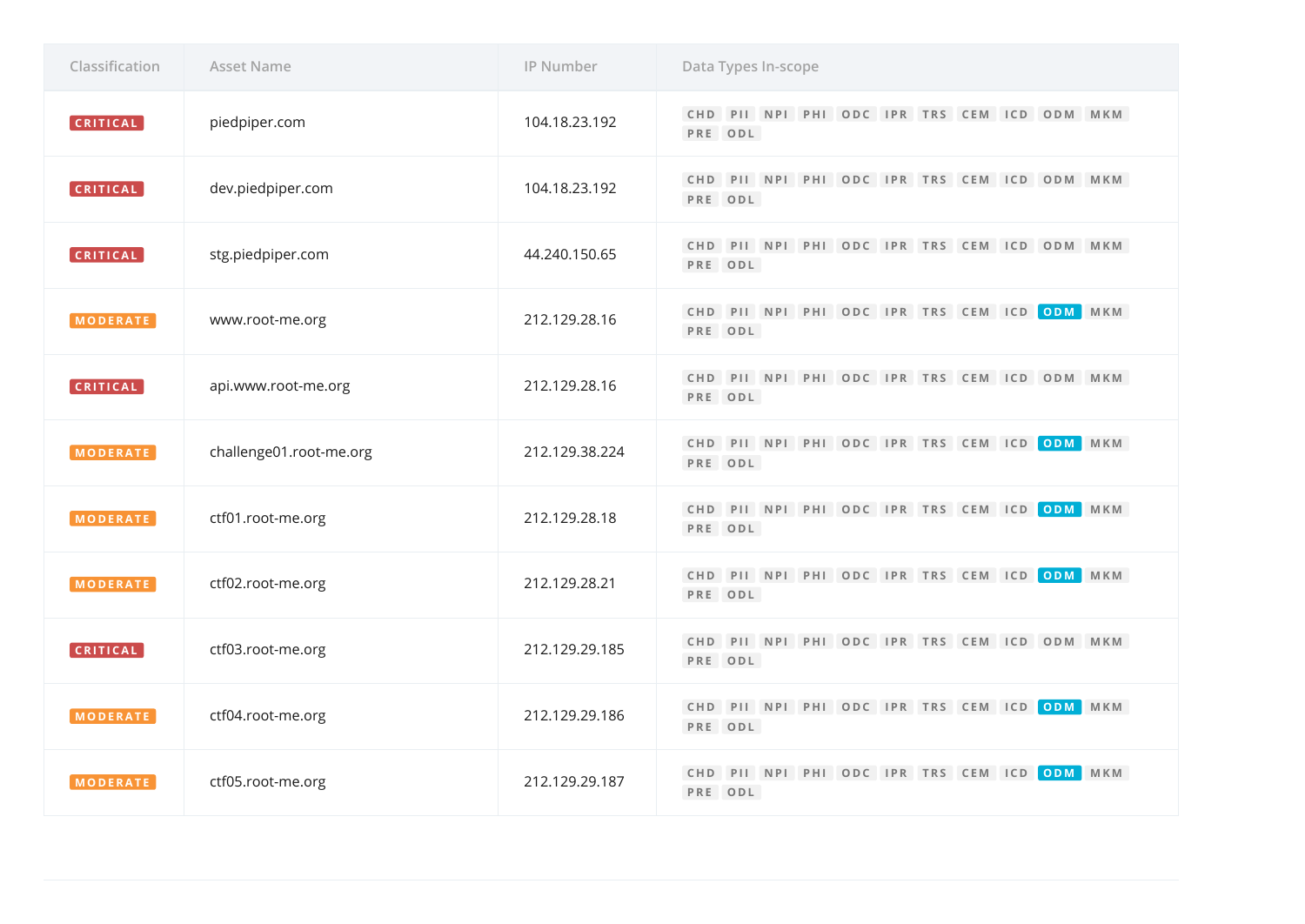| Classification  | <b>Asset Name</b> | IP Number       | Data Types In-scope                                    |
|-----------------|-------------------|-----------------|--------------------------------------------------------|
| LOW             | ctf06.root-me.org | 212.83.142.83   | CHD PII NPI PHI ODC IPR TRS CEM ICD ODM MKM<br>PRE ODL |
| LOW             | ctf07.root-me.org | 212.83.142.84   | CHD PII NPI PHI ODC IPR TRS CEM ICD ODM MKM<br>PRE ODL |
| MODERATE        | ctf08.root-me.org | 212.129.39.172  | CHD PII NPI PHI ODC IPR TRS CEM ICD ODM MKM<br>PRE ODL |
| MODERATE        | ctf09.root-me.org | 163.172.228.114 | CHD PII NPI PHI ODC IPR TRS CEM ICD ODM MKM<br>PRE ODL |
| <b>MODERATE</b> | ctf10.root-me.org | 163.172.228.224 | CHD PII NPI PHI ODC IPR TRS CEM ICD ODM MKM<br>PRE ODL |
| <b>MODERATE</b> | ctf11.root-me.org | 212.83.175.116  | CHD PII NPI PHI ODC IPR TRS CEM ICD ODM MKM<br>PRE ODL |
| <b>MODERATE</b> | ctf14.root-me.org | 212.83.175.138  | CHD PII NPI PHI ODC IPR TRS CEM ICD ODM MKM<br>PRE ODL |
| <b>MODERATE</b> | ctf15.root-me.org | 212.83.175.152  | CHD PII NPI PHI ODC IPR TRS CEM ICD ODM MKM<br>PRE ODL |
| CRITICAL        | ctf16.root-me.org | 163.172.195.64  | CHD PII NPI PHI ODC IPR TRS CEM ICD ODM MKM<br>PRE ODL |
| CRITICAL        | ctf17.root-me.org | 163.172.195.80  | CHD PII NPI PHI ODC IPR TRS CEM ICD ODM MKM<br>PRE ODL |
| CRITICAL        | ctf18.root-me.org | 163.172.195.97  | CHD PII NPI PHI ODC IPR TRS CEM ICD ODM MKM<br>PRE ODL |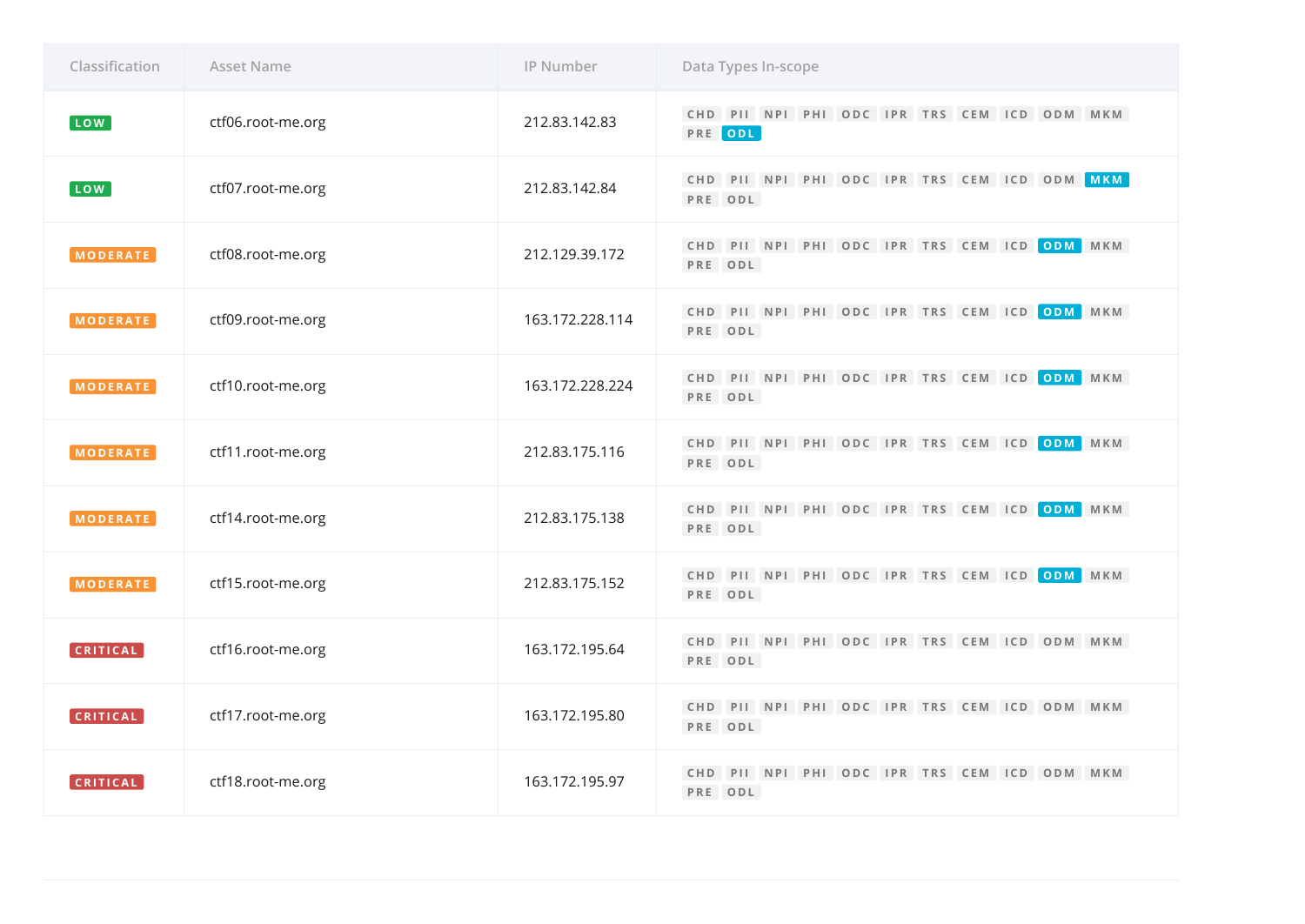| Classification        | <b>Asset Name</b>  | IP Number                | Data Types In-scope                                    |
|-----------------------|--------------------|--------------------------|--------------------------------------------------------|
| LOW                   | 238004.example.com |                          | CHD PII NPI PHI ODC IPR TRS CEM ICD ODM MKM<br>PRE ODL |
| <b>LOW</b>            | 227427.example.com | $\overline{\phantom{a}}$ | CHD PII NPI PHI ODC IPR TRS CEM ICD ODM MKM<br>PRE ODL |
| LOW                   | 204718.example.com |                          | CHD PII NPI PHI ODC IPR TRS CEM ICD ODM MKM<br>PRE ODL |
| LOW                   | 8027.example.com   |                          | CHD PII NPI PHI ODC IPR TRS CEM ICD ODM MKM<br>PRE ODL |
| LOW <sup>]</sup>      | 226554.example.com |                          | CHD PII NPI PHI ODC IPR TRS CEM ICD ODM MKM<br>PRE ODL |
| $\lceil$ LOW $\rceil$ | 1.example.com      | $\overline{\phantom{a}}$ | CHD PII NPI PHI ODC IPR TRS CEM ICD ODM MKM<br>PRE ODL |
| LOW <sup>]</sup>      | 3.example.com      |                          | CHD PII NPI PHI ODC IPR TRS CEM ICD ODM MKM<br>PRE ODL |
| <b>LOW</b>            | a.example.com      |                          | CHD PII NPI PHI ODC IPR TRS CEM ICD ODM MKM<br>PRE ODL |
| LOW                   | 5.example.com      |                          | CHD PII NPI PHI ODC IPR TRS CEM ICD ODM MKM<br>PRE ODL |
| LOW                   | a-b.example.com    |                          | CHD PII NPI PHI ODC IPR TRS CEM ICD ODM MKM<br>PRE ODL |
| LOW                   | 2.example.com      | $\overline{\phantom{a}}$ | CHD PII NPI PHI ODC IPR TRS CEM ICD ODM MKM<br>PRE ODL |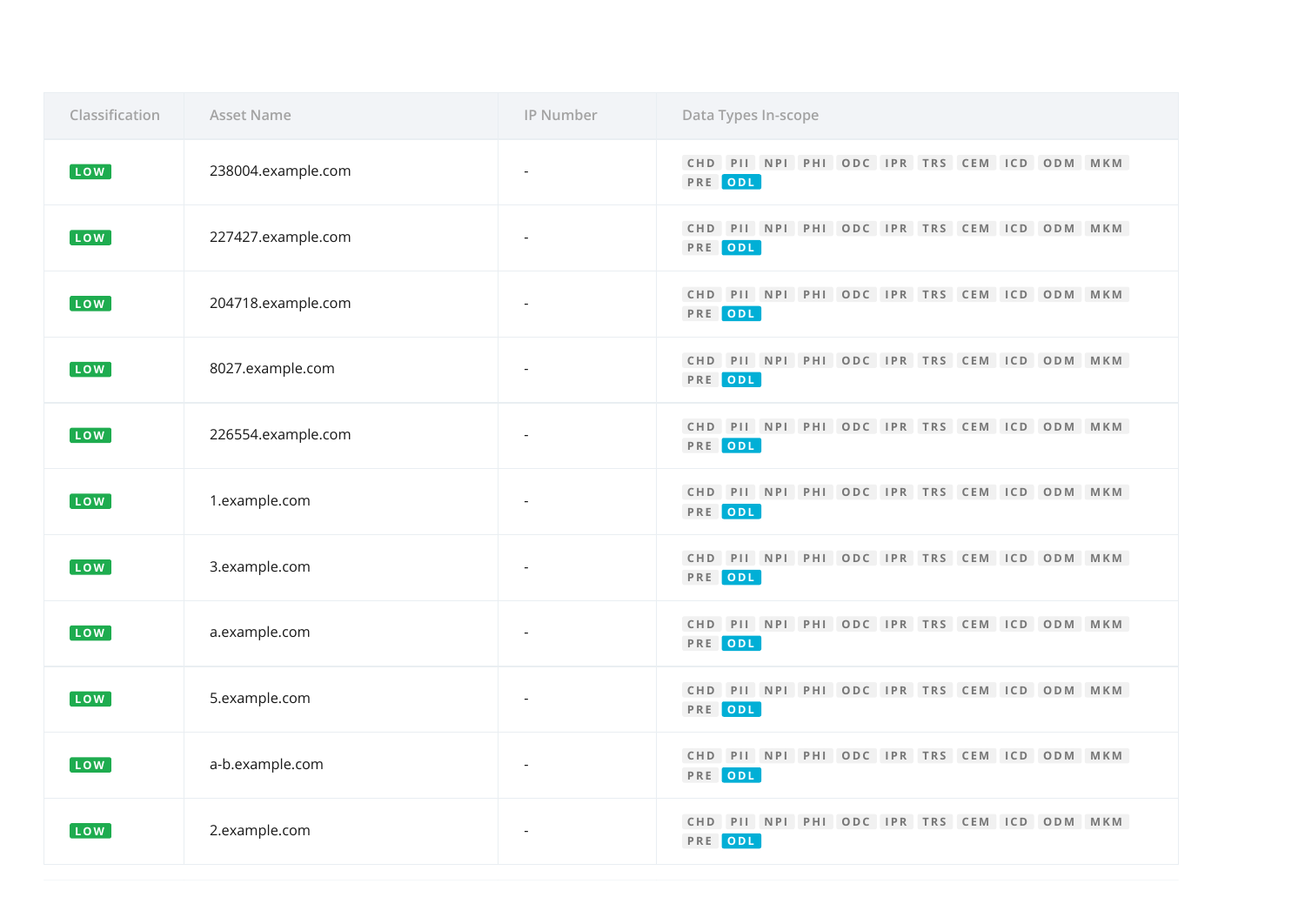# External Network Summary



# **irc.root-me.org - 51.210.70.121**



# **Descriptions**

According to its self-reported version number, the Unix operating system running on the remote host is no longer supported. Lack of support implies that no new security patches for the product will be released by the vendor. As a result, it is likely to contain security vulnerabilities.

# **Solutions**

Upgrade to a version of the Unix operating system that is currently supported.

# **Likelihood Changed**

| Justification              | Date Adjusted |  |
|----------------------------|---------------|--|
| Triggering something here. | 2021-04-14    |  |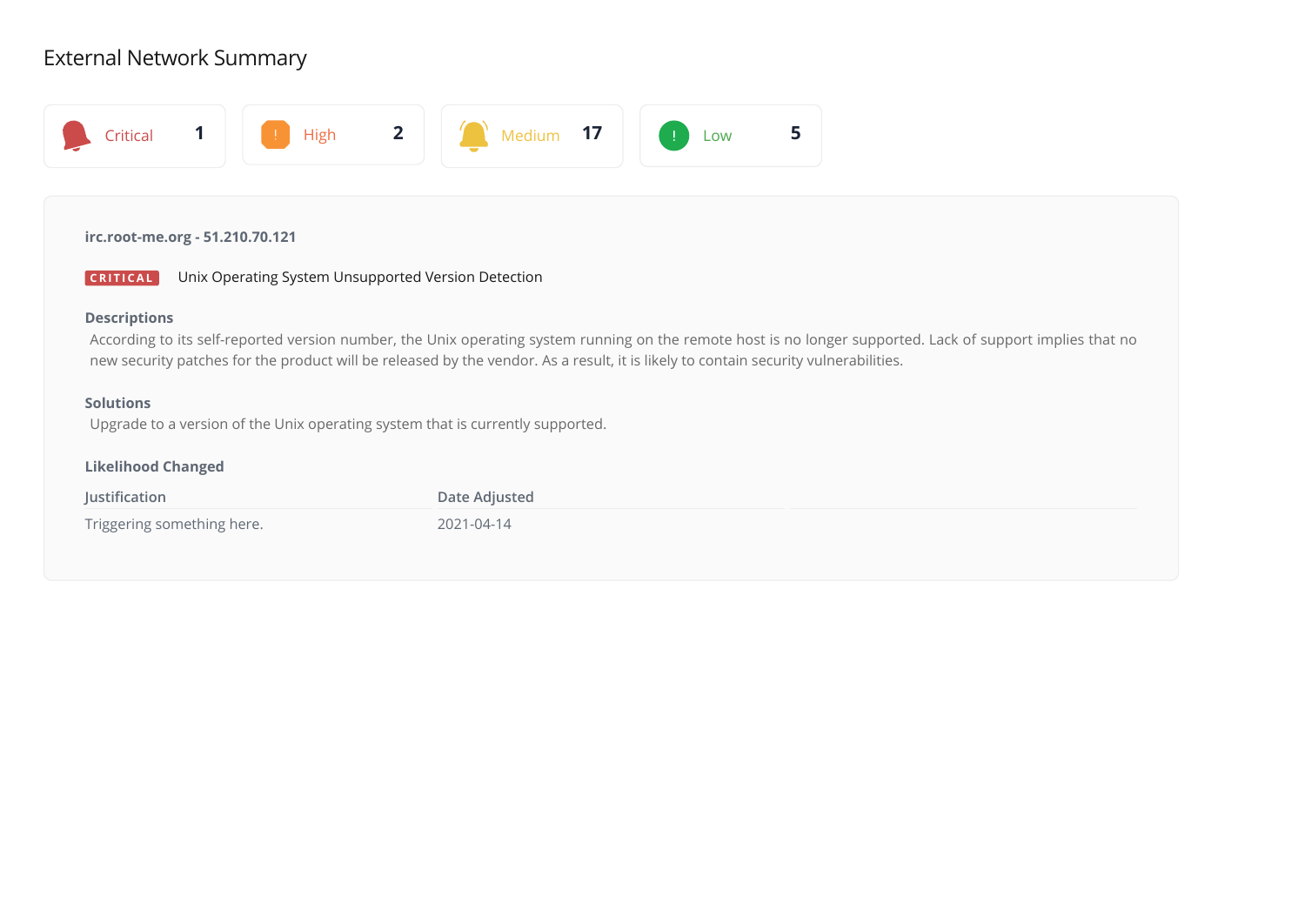# **irc.root-me.org - 51.210.70.121**

#### **HIGH** SSL Version 2 and 3 Protocol Detection

#### **Descriptions**

The remote service accepts connections encrypted using SSL 2.0 and/or SSL 3.0. These versions of SSL are affected by several cryptographic flaws, including: -An insecure padding scheme with CBC ciphers. - Insecure session renegotiation and resumption schemes. An attacker can exploit these flaws to conduct manin-the-middle attacks or to decrypt communications between the affected service and clients. Although SSL/TLS has a secure means for choosing the highest supported version of the protocol (so that these versions will be used only if the client or server support nothing better), many web browsers implement this in an unsafe way that allows an attacker to downgrade a connection (such as in POODLE). Therefore, it is recommended that these protocols be disabled entirely. NIST has determined that SSL 3.0 is no longer acceptable for secure communications. As of the date of enforcement found in PCI DSS v3.1, any version of SSL will not meet the PCI SSC's definition of 'strong cryptography'.

# **Solutions**

Consult the application's documentation to disable SSL 2.0 and 3.0. Use TLS 1.2 (with approved cipher suites) or higher instead.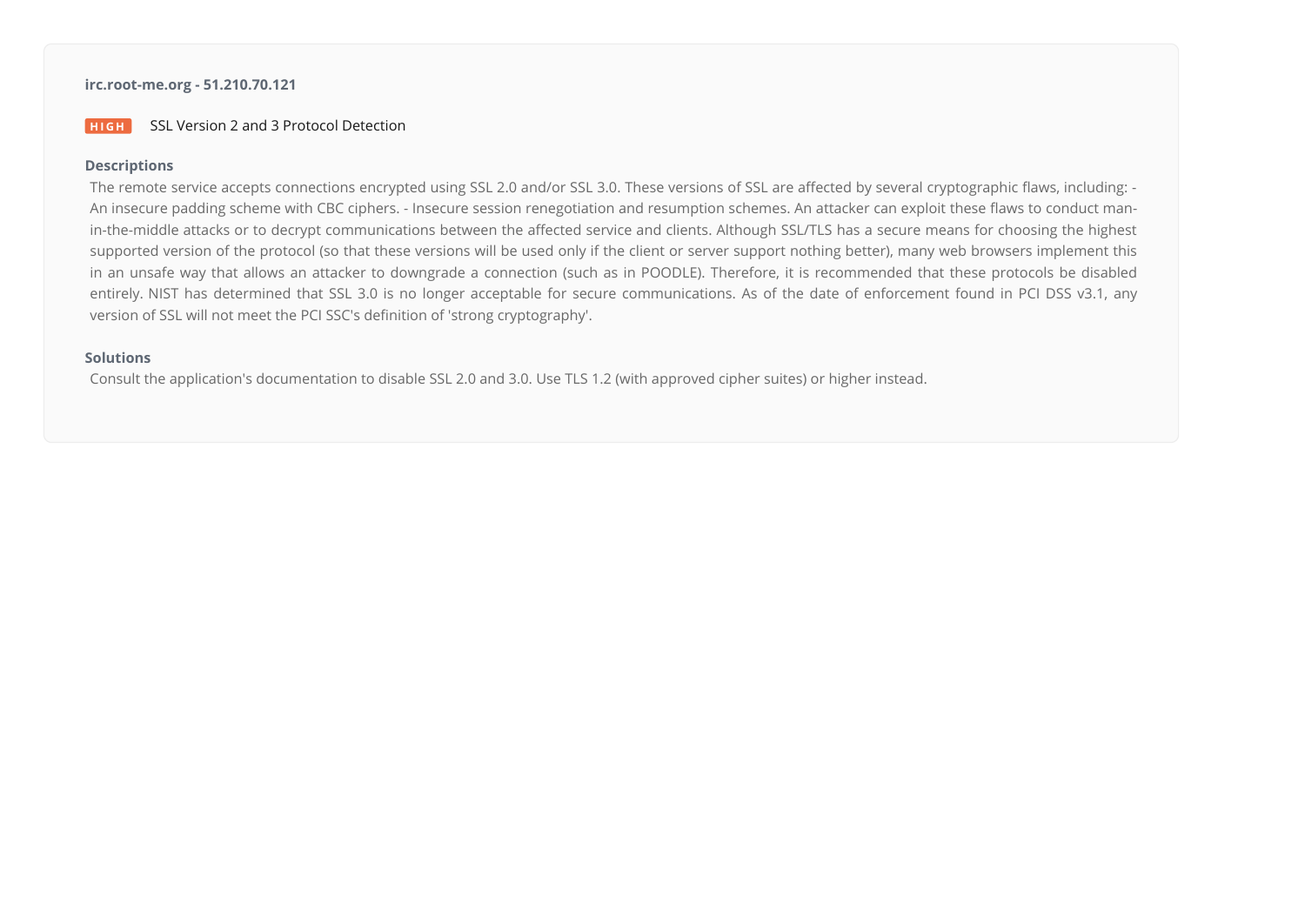# **assets.piedpiper.com - 99.84.216.201**

#### **HIGH** SSL Certificate Cannot Be Trusted

#### **Descriptions**

The server's X.509 certificate cannot be trusted. This situation can occur in three different ways, in which the chain of trust can be broken, as stated below : -First, the top of the certificate chain sent by the server might not be descended from a known public certificate authority. This can occur either when the top of the chain is an unrecognized, self-signed certificate, or when intermediate certificates are missing that would connect the top of the certificate chain to a known public certificate authority. - Second, the certificate chain may contain a certificate that is not valid at the time of the scan. This can occur either when the scan occurs before one of the certificate's 'notBefore' dates, or after one of the certificate's 'notAfter' dates. - Third, the certificate chain may contain a signature that either didn't match the certificate's information or could not be verified. Bad signatures can be fixed by getting the certificate with the bad signature to be re-signed by its issuer. Signatures that could not be verified are the result of the certificate's issuer using a signing algorithm that Nessus either does not support or does not recognize. If the remote host is a public host in production, any break in the chain makes it more difficult for users to verify the authenticity and identity of the web server. This could make it easier to carry out man-in-the-middle attacks against the remote host.

# **Solutions**

Purchase or generate a proper SSL certificate for this service.

### **irc.root-me.org - 51.210.70.121**

**MEDIUM** TLS Version 1.0 Protocol Detection

### **Descriptions**

The remote service accepts connections encrypted using TLS 1.0. TLS 1.0 has a number of cryptographic design flaws. Modern implementations of TLS 1.0 mitigate these problems, but newer versions of TLS like 1.2 and 1.3 are designed against these flaws and should be used whenever possible. As of March 31, 2020, Endpoints that aren't enabled for TLS 1.2 and higher will no longer function properly with major web browsers and major vendors. PCI DSS v3.2 requires that TLS 1.0 be disabled entirely by June 30, 2018, except for POS POI terminals (and the SSL/TLS termination points to which they connect) that can be veried as not being susceptible to any known exploits.

#### **Solutions**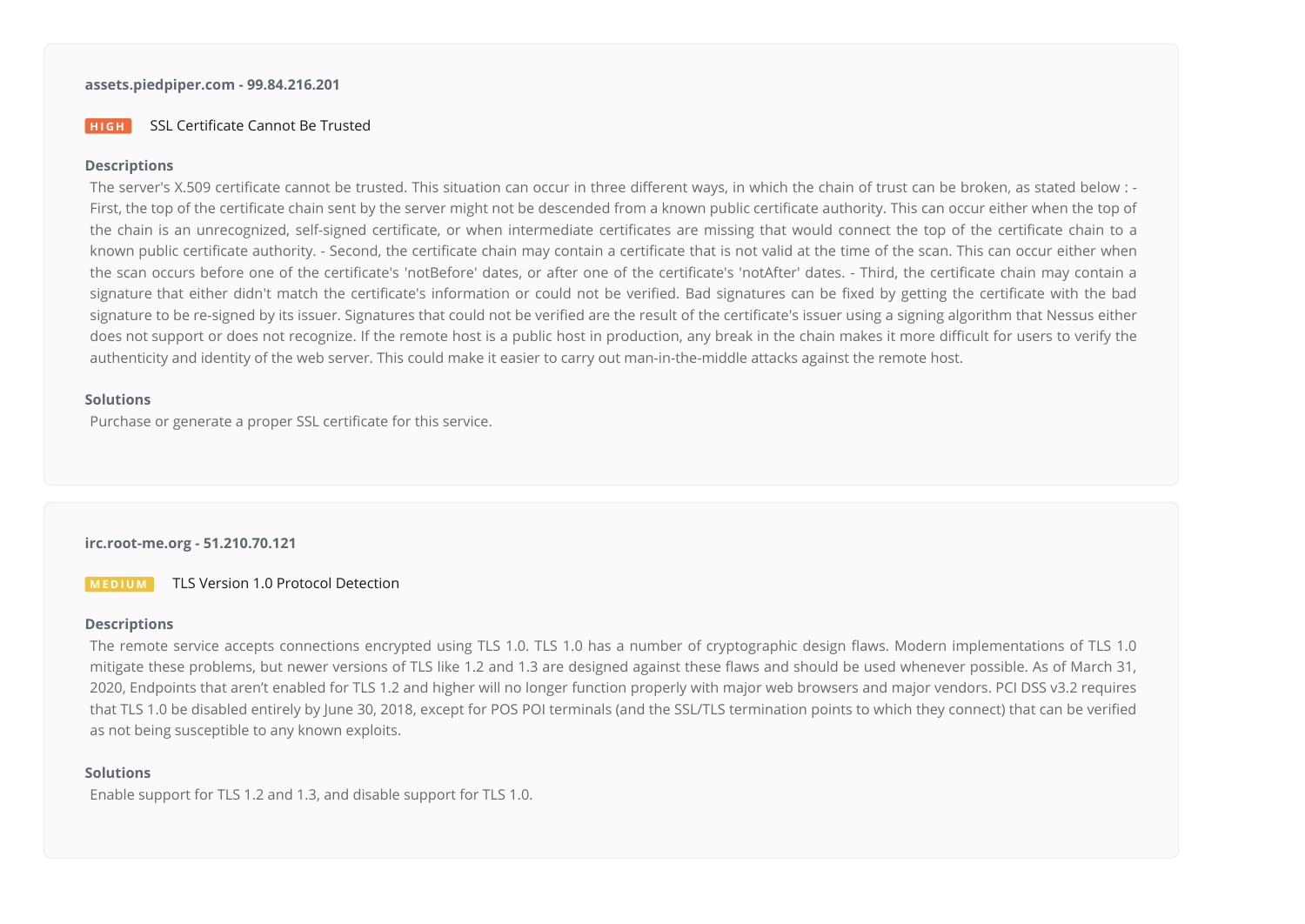### **irc.root-me.org - 51.210.70.121**

#### **MEDIUM** SSL Certificate Cannot Be Trusted

#### **Descriptions**

The server's X.509 certificate cannot be trusted. This situation can occur in three different ways, in which the chain of trust can be broken, as stated below : -First, the top of the certificate chain sent by the server might not be descended from a known public certificate authority. This can occur either when the top of the chain is an unrecognized, self-signed certificate, or when intermediate certificates are missing that would connect the top of the certificate chain to a known public certificate authority. - Second, the certificate chain may contain a certificate that is not valid at the time of the scan. This can occur either when the scan occurs before one of the certificate's 'notBefore' dates, or after one of the certificate's 'notAfter' dates. - Third, the certificate chain may contain a signature that either didn't match the certificate's information or could not be verified. Bad signatures can be fixed by getting the certificate with the bad signature to be re-signed by its issuer. Signatures that could not be verified are the result of the certificate's issuer using a signing algorithm that Nessus either does not support or does not recognize. If the remote host is a public host in production, any break in the chain makes it more difficult for users to verify the authenticity and identity of the web server. This could make it easier to carry out man-in-the-middle attacks against the remote host.

# **Solutions**

Purchase or generate a proper SSL certificate for this service.

### **www.piedpiper.com - 104.18.22.192**

**MEDIUM** TLS Version 1.0 Protocol Detection

### **Descriptions**

The remote service accepts connections encrypted using TLS 1.0. TLS 1.0 has a number of cryptographic design flaws. Modern implementations of TLS 1.0 mitigate these problems, but newer versions of TLS like 1.2 and 1.3 are designed against these flaws and should be used whenever possible. As of March 31, 2020, Endpoints that aren't enabled for TLS 1.2 and higher will no longer function properly with major web browsers and major vendors. PCI DSS v3.2 requires that TLS 1.0 be disabled entirely by June 30, 2018, except for POS POI terminals (and the SSL/TLS termination points to which they connect) that can be veried as not being susceptible to any known exploits.

### **Solutions**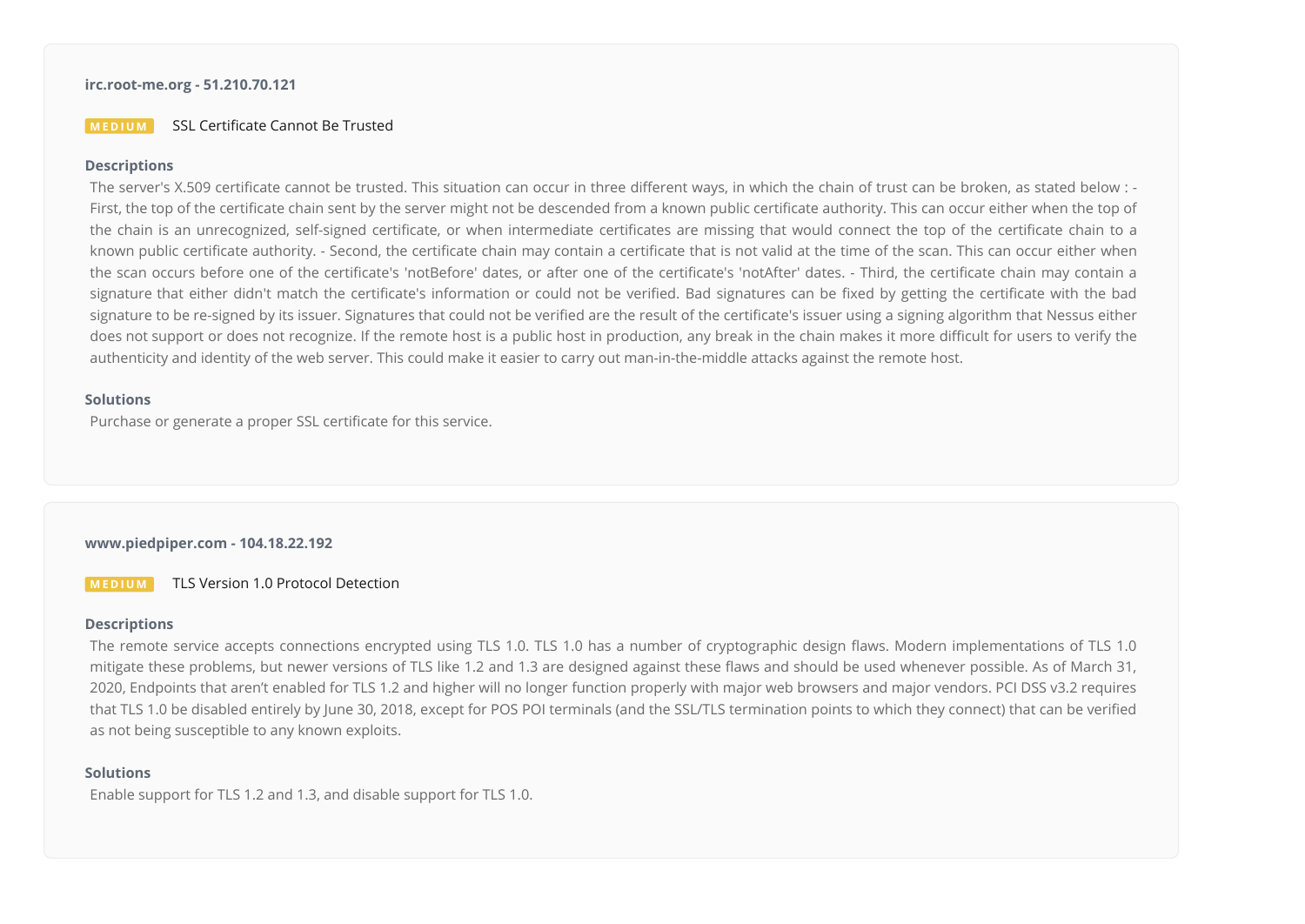# **assets.piedpiper.com - 99.84.216.201**

**MEDIUM** TLS Version 1.0 Protocol Detection

#### **Descriptions**

The remote service accepts connections encrypted using TLS 1.0. TLS 1.0 has a number of cryptographic design flaws. Modern implementations of TLS 1.0 mitigate these problems, but newer versions of TLS like 1.2 and 1.3 are designed against these flaws and should be used whenever possible. As of March 31, 2020, Endpoints that aren't enabled for TLS 1.2 and higher will no longer function properly with major web browsers and major vendors. PCI DSS v3.2 requires that TLS 1.0 be disabled entirely by June 30, 2018, except for POS POI terminals (and the SSL/TLS termination points to which they connect) that can be verified as not being susceptible to any known exploits.

#### **Solutions**

Enable support for TLS 1.2 and 1.3, and disable support for TLS 1.0.

**piedpiper.com - 104.18.23.192**

**MEDIUM** TLS Version 1.0 Protocol Detection

#### **Descriptions**

The remote service accepts connections encrypted using TLS 1.0. TLS 1.0 has a number of cryptographic design flaws. Modern implementations of TLS 1.0 mitigate these problems, but newer versions of TLS like 1.2 and 1.3 are designed against these flaws and should be used whenever possible. As of March 31, 2020, Endpoints that aren't enabled for TLS 1.2 and higher will no longer function properly with major web browsers and major vendors. PCI DSS v3.2 requires that TLS 1.0 be disabled entirely by June 30, 2018, except for POS POI terminals (and the SSL/TLS termination points to which they connect) that can be verified as not being susceptible to any known exploits.

# **Solutions**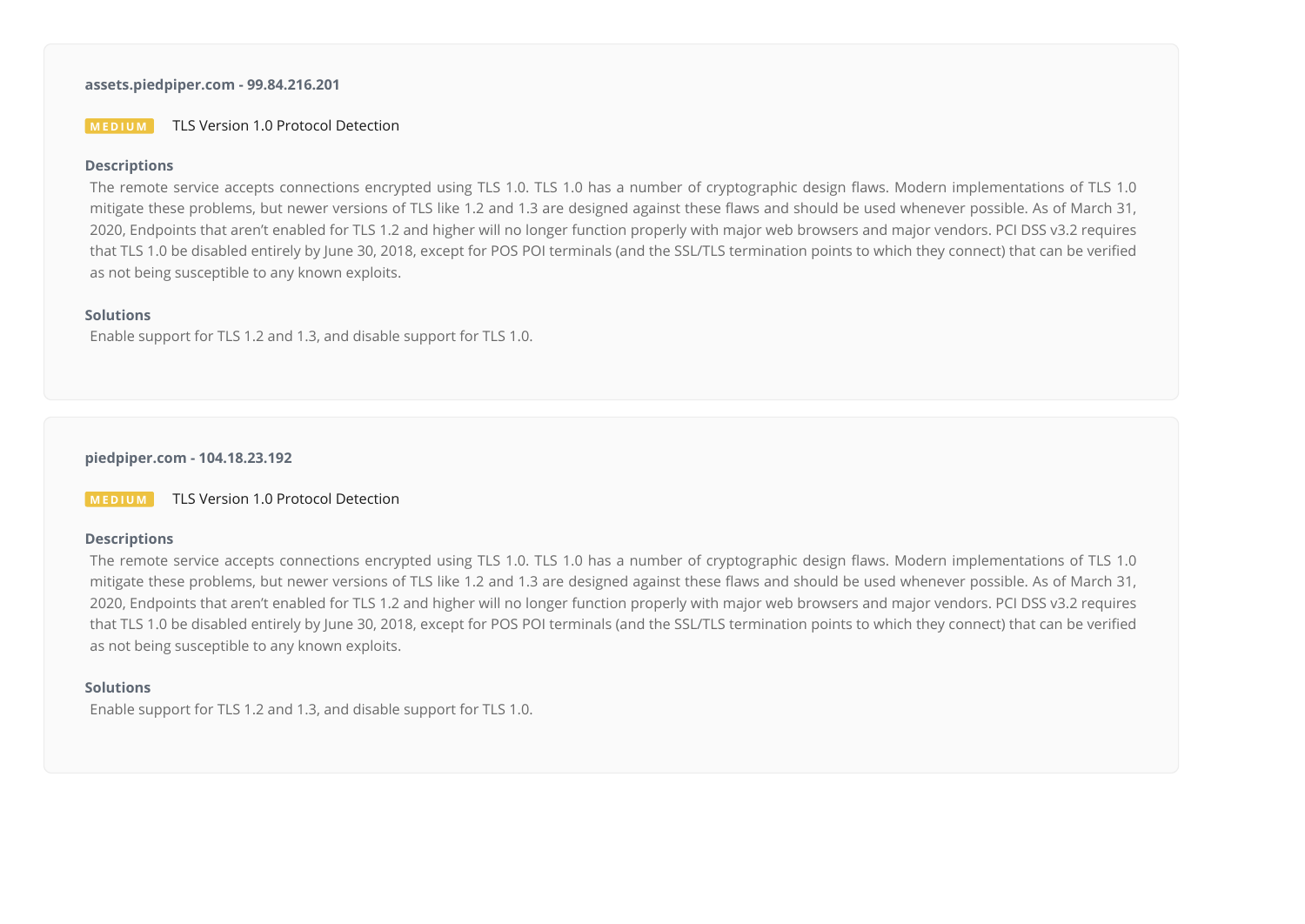# **dev.piedpiper.com - 104.18.23.192**

**MEDIUM** TLS Version 1.0 Protocol Detection

#### **Descriptions**

The remote service accepts connections encrypted using TLS 1.0. TLS 1.0 has a number of cryptographic design flaws. Modern implementations of TLS 1.0 mitigate these problems, but newer versions of TLS like 1.2 and 1.3 are designed against these flaws and should be used whenever possible. As of March 31, 2020, Endpoints that aren't enabled for TLS 1.2 and higher will no longer function properly with major web browsers and major vendors. PCI DSS v3.2 requires that TLS 1.0 be disabled entirely by June 30, 2018, except for POS POI terminals (and the SSL/TLS termination points to which they connect) that can be verified as not being susceptible to any known exploits.

#### **Solutions**

Enable support for TLS 1.2 and 1.3, and disable support for TLS 1.0.

# **irc.root-me.org - 51.210.70.121**

**MEDIUM** SSL Medium Strength Cipher Suites Supported (SWEET32)

#### **Descriptions**

The remote host supports the use of SSL ciphers that offer medium strength encryption. Nessus regards medium strength as any encryption that uses key lengths at least 64 bits and less than 112 bits, or else that uses the 3DES encryption suite. Note that it is considerably easier to circumvent medium strength encryption if the attacker is on the same physical network.

#### **Solutions**

Reconfigure the affected application if possible to avoid use of medium strength ciphers.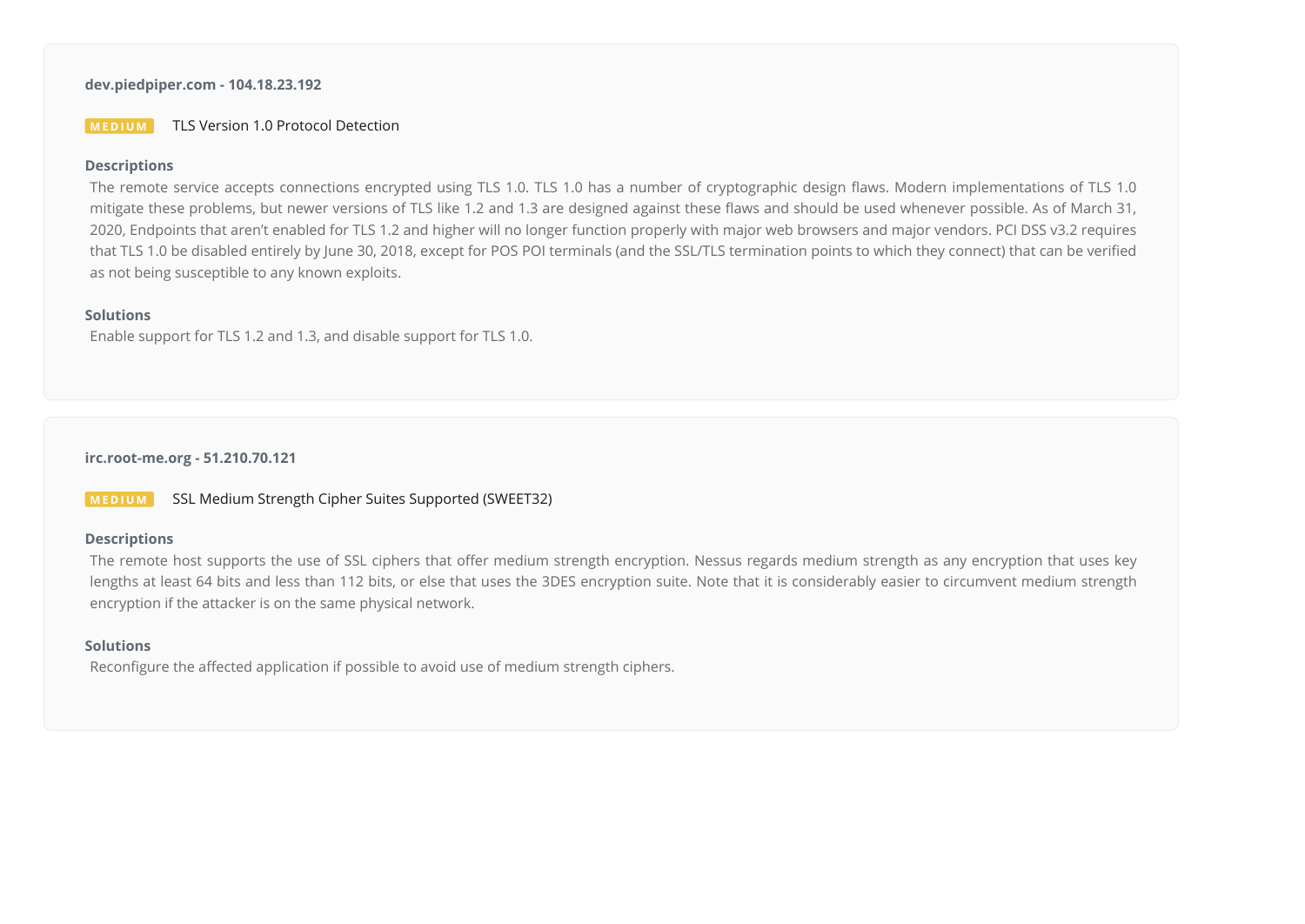# **www.piedpiper.com - 104.18.22.192**

# **MEDIUM** SSL Medium Strength Cipher Suites Supported (SWEET32)

### **Descriptions**

The remote host supports the use of SSL ciphers that offer medium strength encryption. Nessus regards medium strength as any encryption that uses key lengths at least 64 bits and less than 112 bits, or else that uses the 3DES encryption suite. Note that it is considerably easier to circumvent medium strength encryption if the attacker is on the same physical network.

## **Solutions**

Reconfigure the affected application if possible to avoid use of medium strength ciphers.

**assets.piedpiper.com - 99.84.216.201**

**MEDIUM** SSL Medium Strength Cipher Suites Supported (SWEET32)

# **Descriptions**

The remote host supports the use of SSL ciphers that offer medium strength encryption. Nessus regards medium strength as any encryption that uses key lengths at least 64 bits and less than 112 bits, or else that uses the 3DES encryption suite. Note that it is considerably easier to circumvent medium strength encryption if the attacker is on the same physical network.

#### **Solutions**

Reconfigure the affected application if possible to avoid use of medium strength ciphers.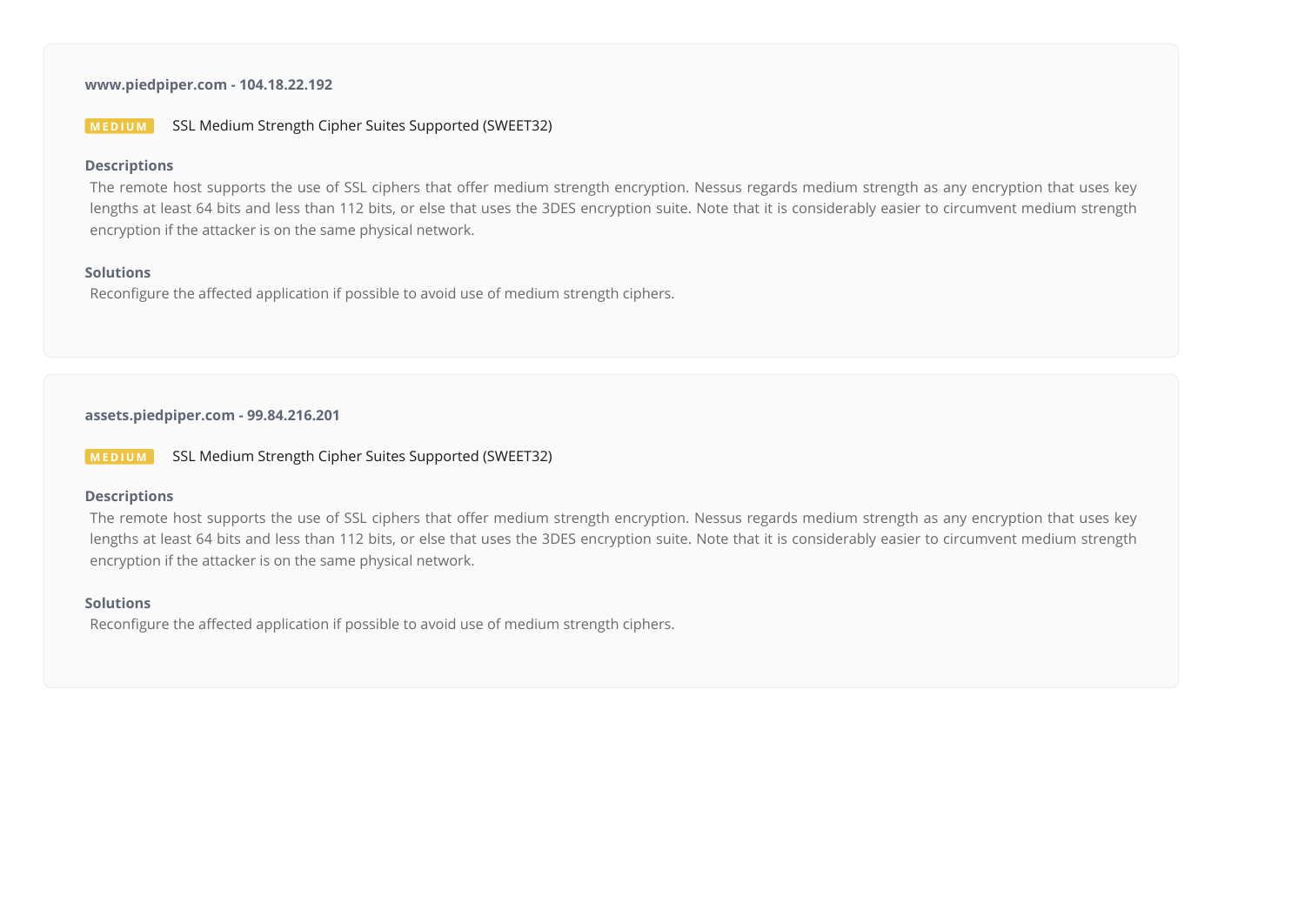# **piedpiper.com - 104.18.23.192**

# **MEDIUM** SSL Medium Strength Cipher Suites Supported (SWEET32)

#### **Descriptions**

The remote host supports the use of SSL ciphers that offer medium strength encryption. Nessus regards medium strength as any encryption that uses key lengths at least 64 bits and less than 112 bits, or else that uses the 3DES encryption suite. Note that it is considerably easier to circumvent medium strength encryption if the attacker is on the same physical network.

## **Solutions**

Reconfigure the affected application if possible to avoid use of medium strength ciphers.

**dev.piedpiper.com - 104.18.23.192**

**MEDIUM** SSL Medium Strength Cipher Suites Supported (SWEET32)

# **Descriptions**

The remote host supports the use of SSL ciphers that offer medium strength encryption. Nessus regards medium strength as any encryption that uses key lengths at least 64 bits and less than 112 bits, or else that uses the 3DES encryption suite. Note that it is considerably easier to circumvent medium strength encryption if the attacker is on the same physical network.

#### **Solutions**

Reconfigure the affected application if possible to avoid use of medium strength ciphers.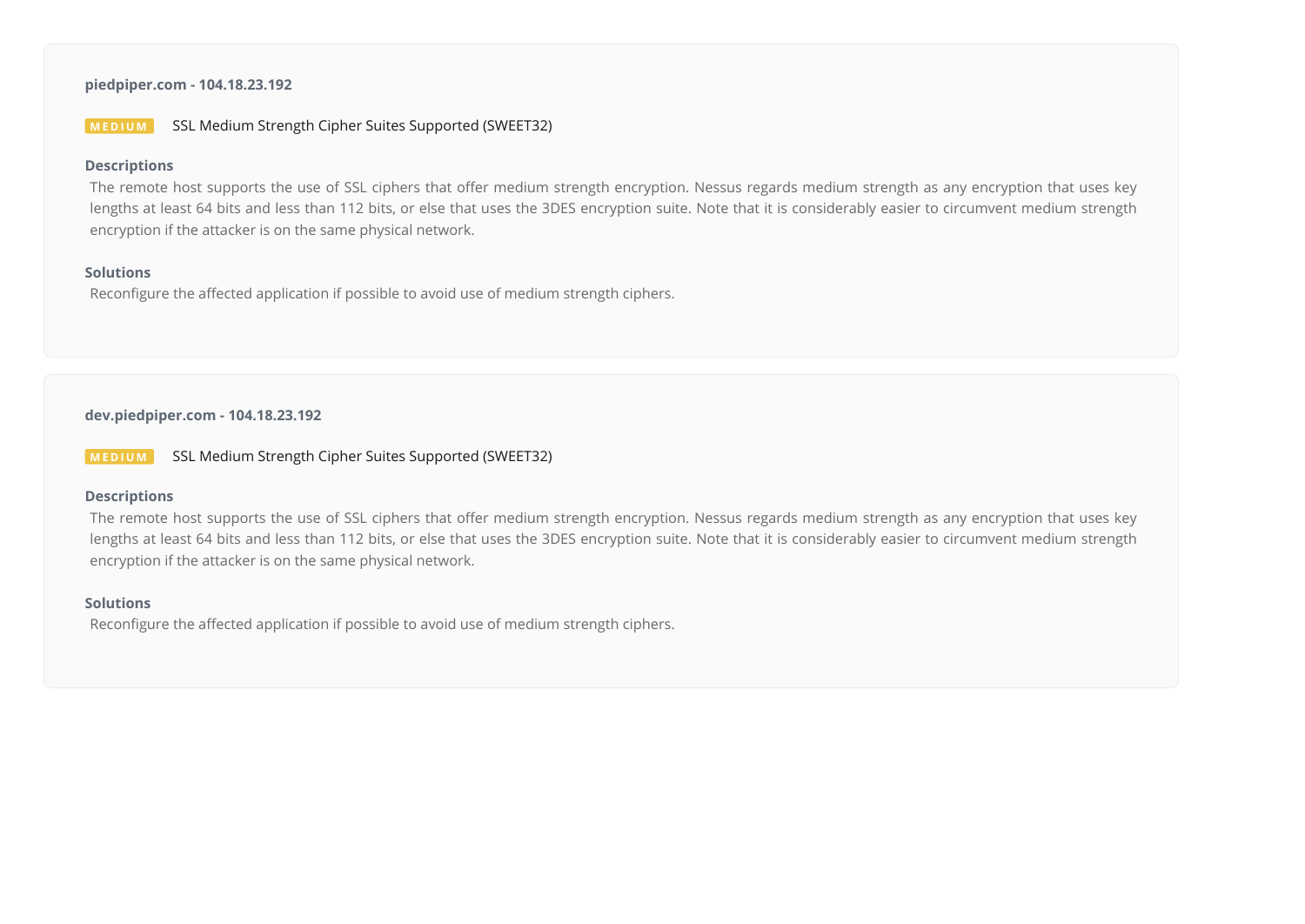### **irc.root-me.org - 51.210.70.121**

# **MEDIUM** SSLv3 Padding Oracle On Downgraded Legacy Encryption Vulnerability (POODLE)

#### **Descriptions**

The remote host is affected by a man-in-the-middle (MitM) information disclosure vulnerability known as POODLE. The vulnerability is due to the way SSL 3.0 handles padding bytes when decrypting messages encrypted using block ciphers in cipher block chaining (CBC) mode. MitM attackers can decrypt a selected byte of a cipher text in as few as 256 tries if they are able to force a victim application to repeatedly send the same data over newly created SSL 3.0 connections. As long as a client and service both support SSLv3, a connection can be 'rolled back' to SSLv3, even if TLSv1 or newer is supported by the client and service. The TLS Fallback SCSV mechanism prevents 'version rollback' attacks without impacting legacy clients; however, it can only protect connections when the client and service support the mechanism. Sites that cannot disable SSLv3 immediately should enable this mechanism. This is a vulnerability in the SSLv3 specification, not in any particular SSL implementation. Disabling SSLv3 is the only way to completely mitigate the vulnerability.

# **Solutions**

Disable SSLv3. Services that must support SSLv3 should enable the TLS Fallback SCSV mechanism until SSLv3 can be disabled.

#### **irc.root-me.org - 51.210.70.121**

**MEDIUM** SSL RC4 Cipher Suites Supported (Bar Mitzvah)

#### **Descriptions**

The remote host supports the use of RC4 in one or more cipher suites. The RC4 cipher is flawed in its generation of a pseudo-random stream of bytes so that a wide variety of small biases are introduced into the stream, decreasing its randomness. If plaintext is repeatedly encrypted (e.g., HTTP cookies), and an attacker is able to obtain many (i.e., tens of millions) ciphertexts, the attacker may be able to derive the plaintext.

# **Solutions**

Reconfigure the affected application, if possible, to avoid use of RC4 ciphers. Consider using TLS 1.2 with AES-GCM suites subject to browser and web server support.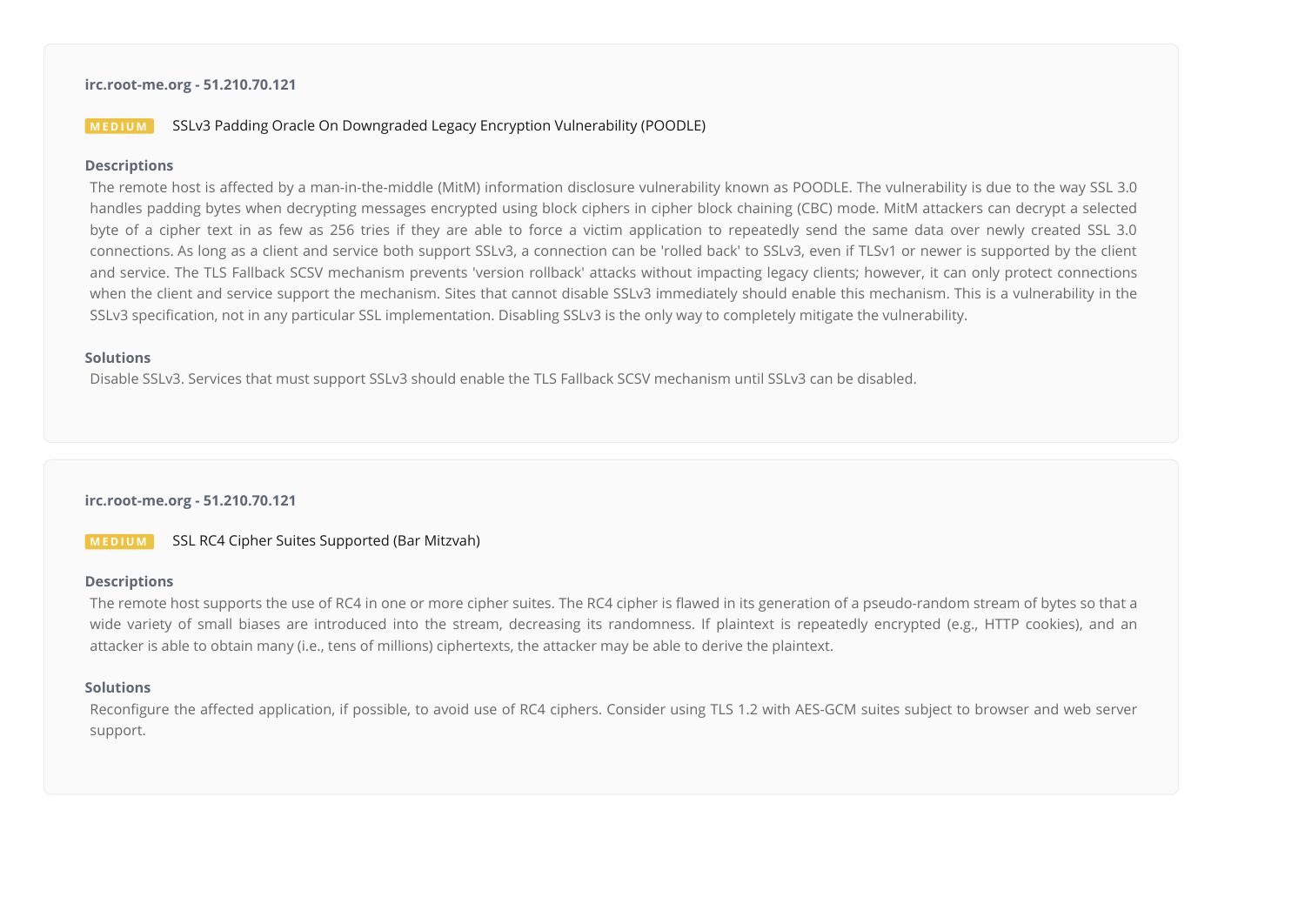# **irc.root-me.org - 51.210.70.121**

**MEDIUM** SSH Weak Algorithms Supported

# **Descriptions**

Nessus has detected that the remote SSH server is configured to use the Arcfour stream cipher or no cipher at all. RFC 4253 advises against using Arcfour due to an issue with weak keys.

### **Solutions**

Contact the vendor or consult product documentation to remove the weak ciphers.

## **mail.pro.root-me.org - 85.31.206.82**

**MEDIUM** SSL Self-Signed Certificate

# **Descriptions**

The X.509 certificate chain for this service is not signed by a recognized certificate authority. If the remote host is a public host in production, this nullifies the use of SSL as anyone could establish a man-in-the-middle attack against the remote host. Note that this plugin does not check for certificate chains that end in a certificate that is not self-signed, but is signed by an unrecognized certificate authority.

# **Solutions**

Purchase or generate a proper SSL certificate for this service.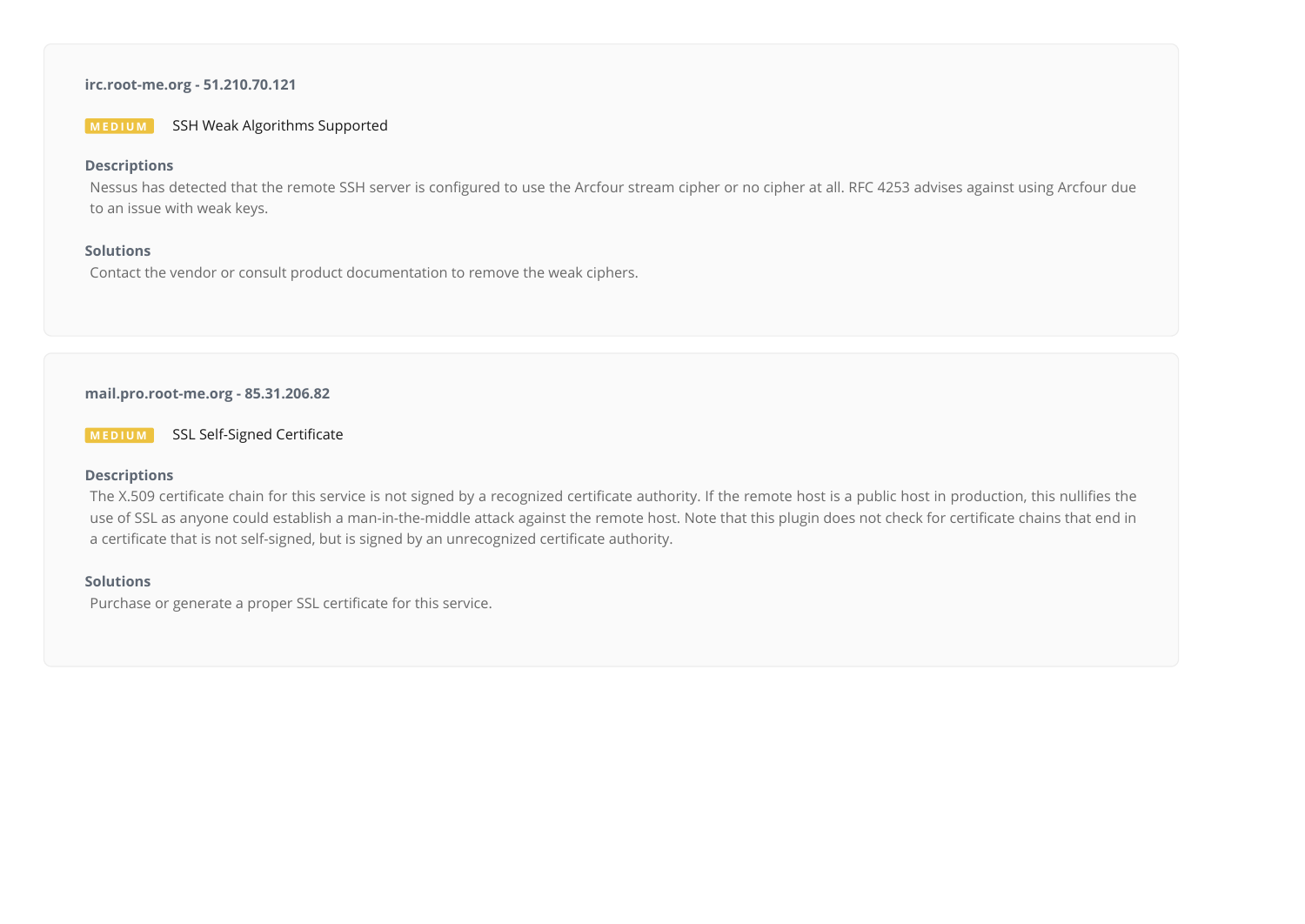#### **mail.pro.root-me.org - 85.31.206.82**

**MEDIUM** TLS Version 1.0 Protocol Detection

#### **Descriptions**

The remote service accepts connections encrypted using TLS 1.0. TLS 1.0 has a number of cryptographic design flaws. Modern implementations of TLS 1.0 mitigate these problems, but newer versions of TLS like 1.2 and 1.3 are designed against these flaws and should be used whenever possible. As of March 31, 2020, Endpoints that aren't enabled for TLS 1.2 and higher will no longer function properly with major web browsers and major vendors. PCI DSS v3.2 requires that TLS 1.0 be disabled entirely by June 30, 2018, except for POS POI terminals (and the SSL/TLS termination points to which they connect) that can be veried as not being susceptible to any known exploits.

#### **Solutions**

Enable support for TLS 1.2 and 1.3, and disable support for TLS 1.0.

**mail.pro.root-me.org - 85.31.206.82**

**MEDIUM** SSL Certificate Cannot Be Trusted

#### **Descriptions**

The server's X.509 certificate cannot be trusted. This situation can occur in three different ways, in which the chain of trust can be broken, as stated below : -First, the top of the certificate chain sent by the server might not be descended from a known public certificate authority. This can occur either when the top of the chain is an unrecognized, self-signed certificate, or when intermediate certificates are missing that would connect the top of the certificate chain to a known public certificate authority. - Second, the certificate chain may contain a certificate that is not valid at the time of the scan. This can occur either when the scan occurs before one of the certificate's 'notBefore' dates, or after one of the certificate's 'notAfter' dates. - Third, the certificate chain may contain a signature that either didn't match the certificate's information or could not be verified. Bad signatures can be fixed by getting the certificate with the bad signature to be re-signed by its issuer. Signatures that could not be verified are the result of the certificate's issuer using a signing algorithm that Nessus either does not support or does not recognize. If the remote host is a public host in production, any break in the chain makes it more difficult for users to verify the authenticity and identity of the web server. This could make it easier to carry out man-in-the-middle attacks against the remote host.

#### **Solutions**

Purchase or generate a proper SSL certificate for this service.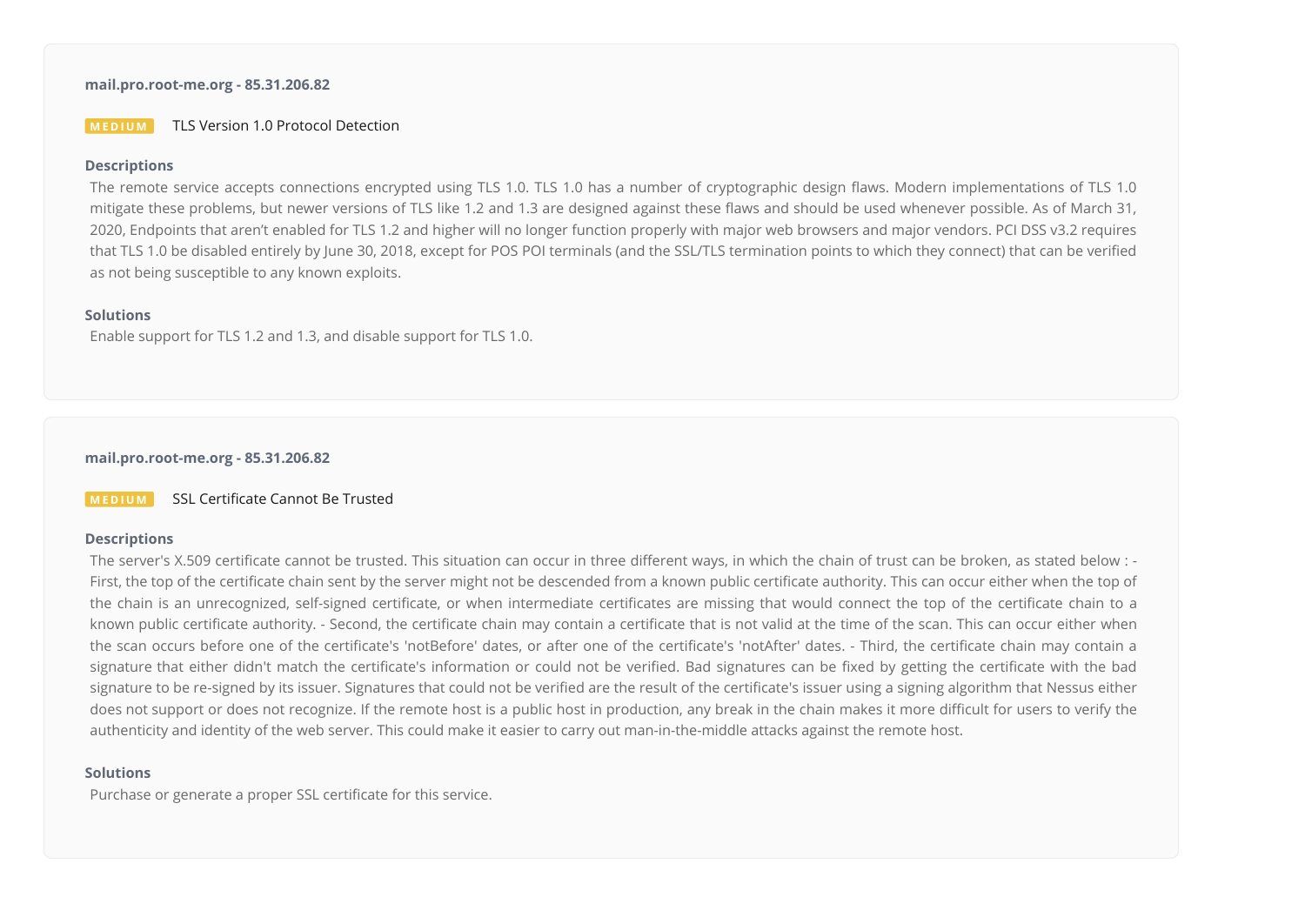# **irc.root-me.org - 51.210.70.121**

**LOW** SSH Weak MAC Algorithms Enabled

#### **Descriptions**

The remote SSH server is configured to allow either MD5 or 96-bit MAC algorithms, both of which are considered weak. Note that this plugin only checks for the options of the SSH server, and it does not check for vulnerable software versions.

#### **Solutions**

Contact the vendor or consult product documentation to disable MD5 and 96-bit MAC algorithms.

# **irc.root-me.org - 51.210.70.121**

**LOW** SSH Server CBC Mode Ciphers Enabled

# **Descriptions**

The SSH server is configured to support Cipher Block Chaining (CBC) encryption. This may allow an attacker to recover the plaintext message from the ciphertext. Note that this plugin only checks for the options of the SSH server and does not check for vulnerable software versions.

#### **Solutions**

Contact the vendor or consult product documentation to disable CBC mode cipher encryption, and enable CTR or GCM cipher mode encryption.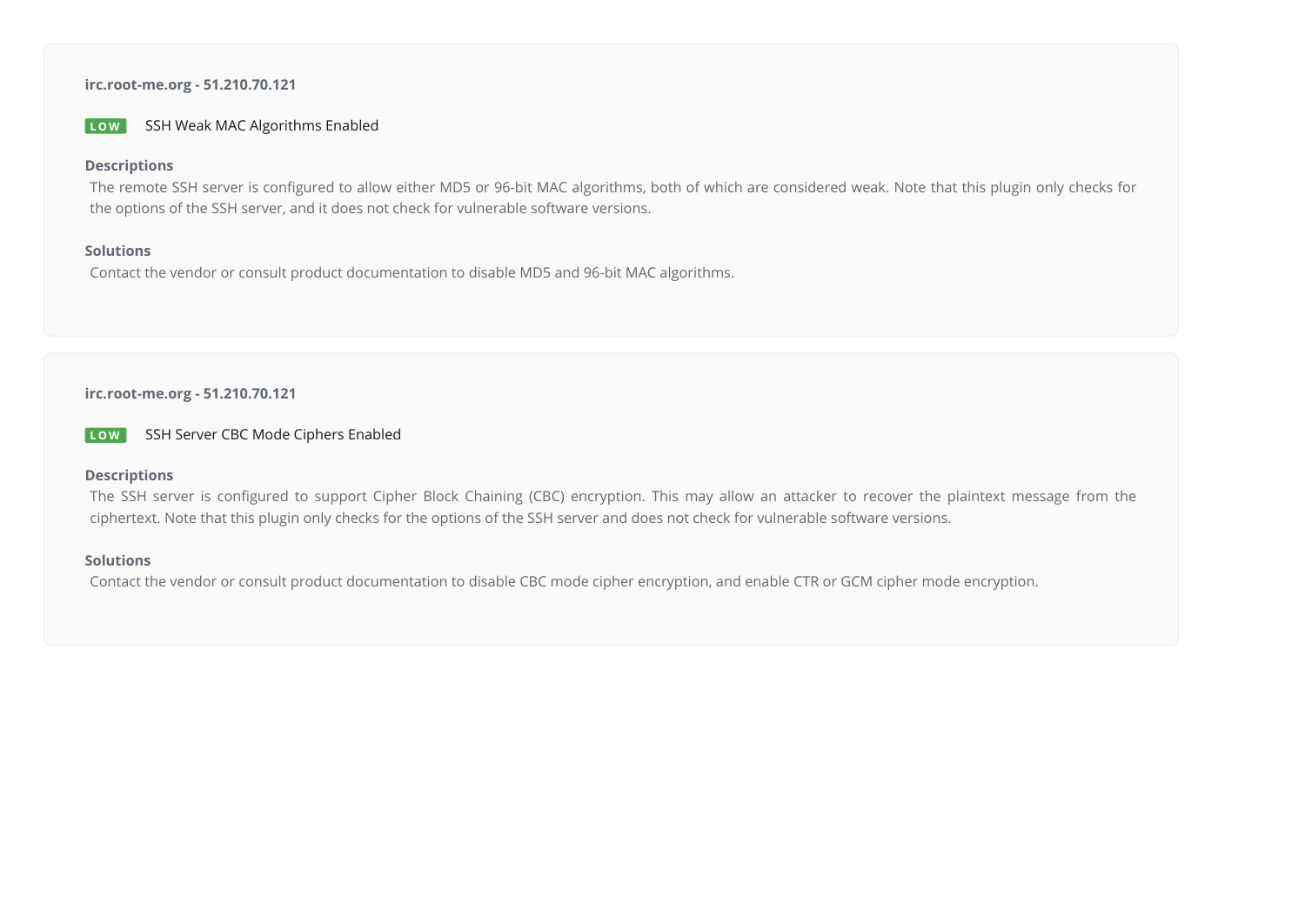**mail.pro.root-me.org - 85.31.206.82**

**LOW** SSL Anonymous Cipher Suites Supported

#### **Descriptions**

The remote host supports the use of anonymous SSL ciphers. While this enables an administrator to set up a service that encrypts traffic without having to generate and configure SSL certificates, it offers no way to verify the remote host's identity and renders the service vulnerable to a man-in-the-middle attack. Note: This is considerably easier to exploit if the attacker is on the same physical network.

### **Solutions**

Reconfigure the affected application if possible to avoid use of weak ciphers.

#### **example.com - 93.184.216.34**

**LOW** TLS Version 1.0 Protocol Detection

### **Descriptions**

The remote service accepts connections encrypted using TLS 1.0. TLS 1.0 has a number of cryptographic design flaws. Modern implementations of TLS 1.0 mitigate these problems, but newer versions of TLS like 1.2 and 1.3 are designed against these flaws and should be used whenever possible. As of March 31, 2020, Endpoints that aren't enabled for TLS 1.2 and higher will no longer function properly with major web browsers and major vendors. PCI DSS v3.2 requires that TLS 1.0 be disabled entirely by June 30, 2018, except for POS POI terminals (and the SSL/TLS termination points to which they connect) that can be verified as not being susceptible to any known exploits.

# **Solutions**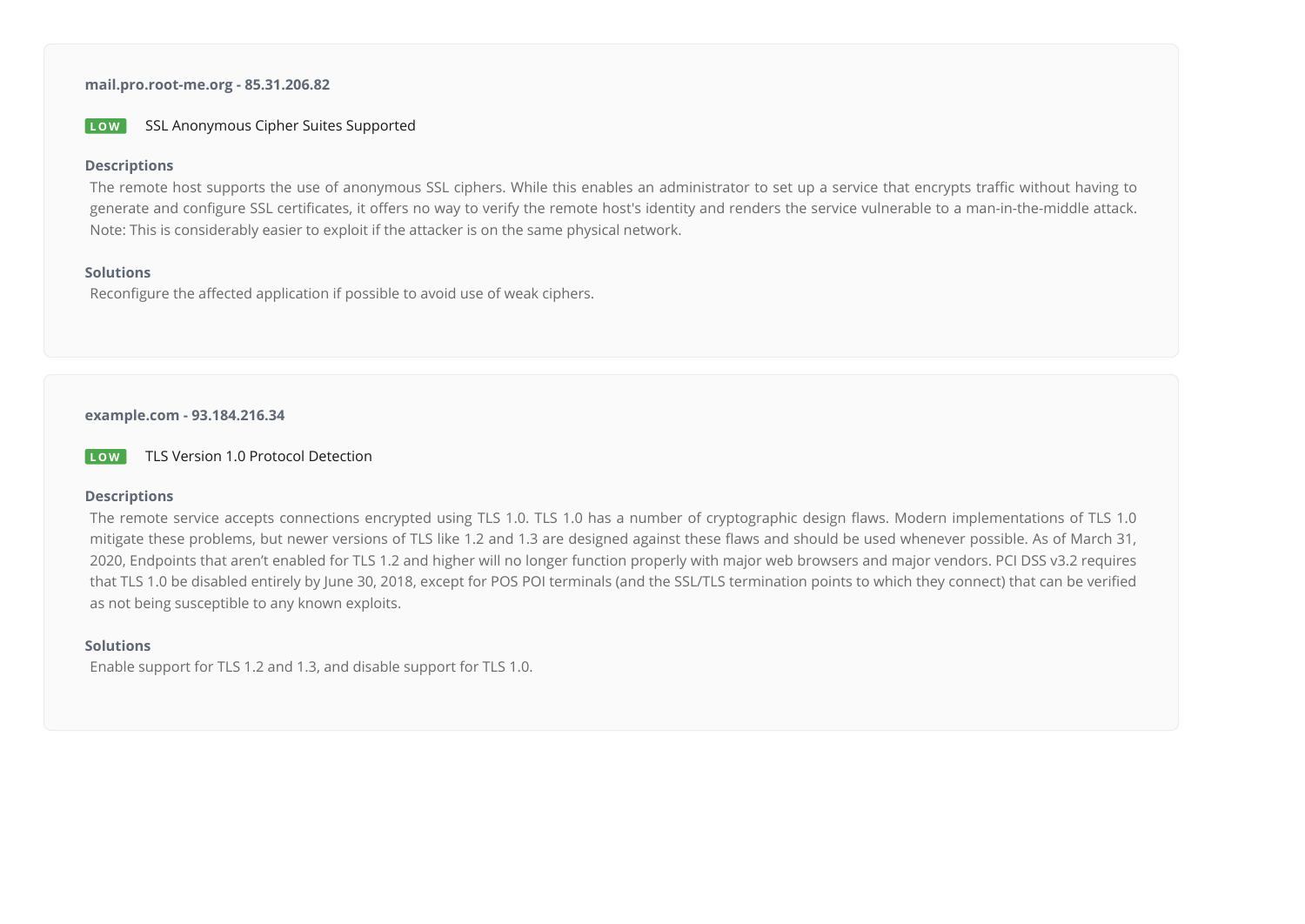# **www.example.com - 93.184.216.34**

**LOW** TLS Version 1.0 Protocol Detection

# **Descriptions**

The remote service accepts connections encrypted using TLS 1.0. TLS 1.0 has a number of cryptographic design flaws. Modern implementations of TLS 1.0 mitigate these problems, but newer versions of TLS like 1.2 and 1.3 are designed against these flaws and should be used whenever possible. As of March 31, 2020, Endpoints that aren't enabled for TLS 1.2 and higher will no longer function properly with major web browsers and major vendors. PCI DSS v3.2 requires that TLS 1.0 be disabled entirely by June 30, 2018, except for POS POI terminals (and the SSL/TLS termination points to which they connect) that can be verified as not being susceptible to any known exploits.

# **Solutions**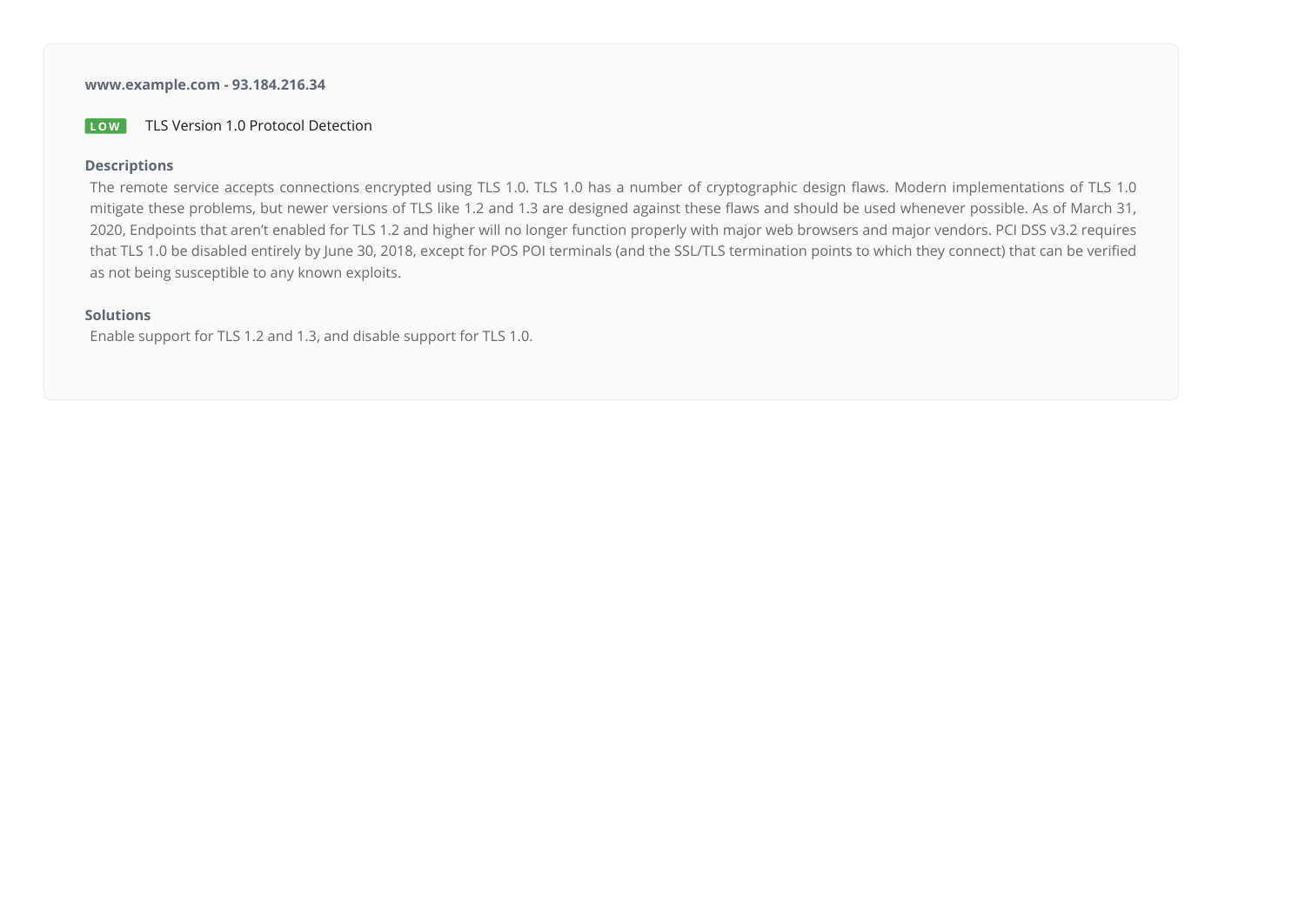# Web Application Vulnerabilities



# **www.piedpiper.com - 104.18.22.192**

**MEDIUM** WordPress User Enumeration

# **Descriptions**

The version of WordPress hosted on the remote web server is affected by a user enumeration vulnerability. An unauthenticated, remote attacker can exploit this to learn the names of valid WordPress users. This information could be used to mount further attacks.

# **Solutions**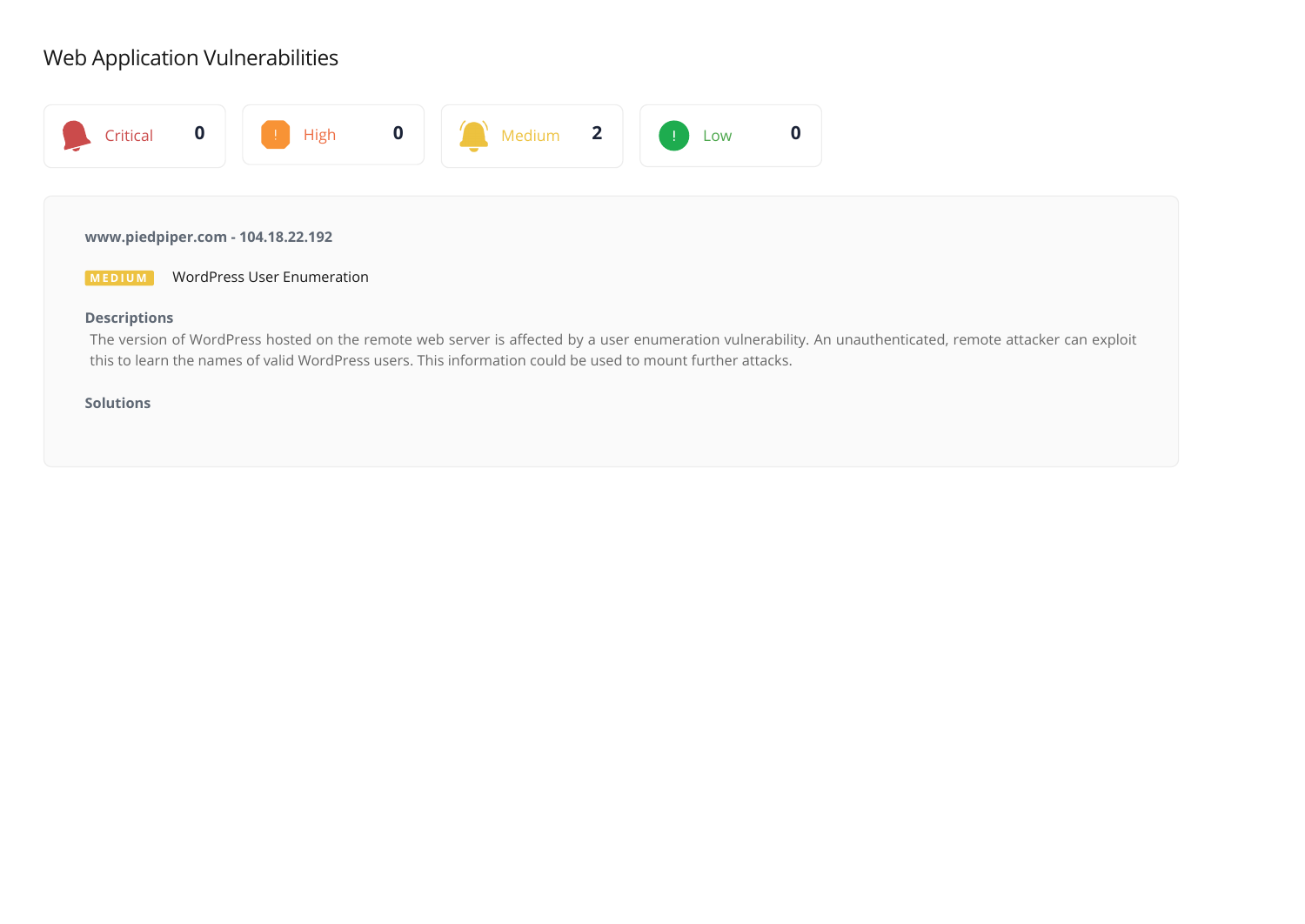# **www.piedpiper.com - 104.18.22.192**

# **MED I UM MED IVE Application Potentially Vulnerable to Clickiacking**

#### **Descriptions**

The remote web server does not set an X-Frame-Options response header or a Content-Security-Policy 'frame-ancestors' response header in all content responses. This could potentially expose the site to a clickjacking or UI redress attack, in which an attacker can trick a user into clicking an area of the vulnerable page that is different than what the user perceives the page to be. This can result in a user performing fraudulent or malicious transactions. X-Frame-Options has been proposed by Microsoft as a way to mitigate clickjacking attacks and is currently supported by all major browser vendors. Content-Security-Policy (CSP) has been proposed by the W3C Web Application Security Working Group, with increasing support among all major browser vendors, as a way to mitigate clickjacking and other attacks. The 'frame-ancestors' policy directive restricts which sources can embed the protected resource. Note that while the X-Frame-Options and Content-Security-Policy response headers are not the only mitigations for clickjacking, they are currently the most reliable methods that can be detected through automation. Therefore, this plugin may produce false positives if other mitigation strategies (e.g., frame-busting JavaScript) are deployed or if the page does not perform any security-sensitive transactions.

# **Solutions**

Return the X-Frame-Options or Content-Security-Policy (with the 'frame-ancestors' directive) HTTP header with the page's response. This prevents the page's content from being rendered by another site when using the frame or iframe HTML tags.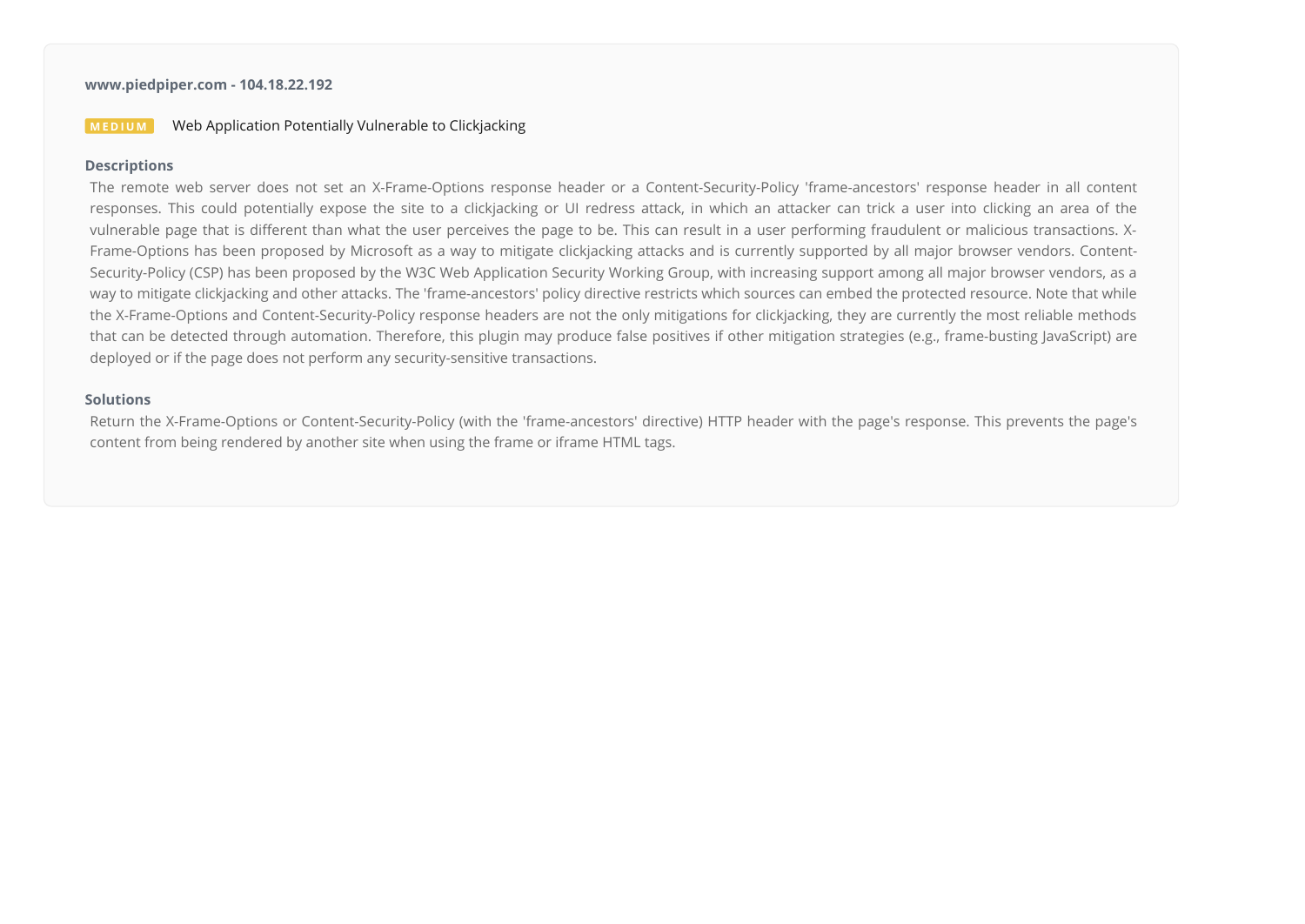# Internal Network Summary

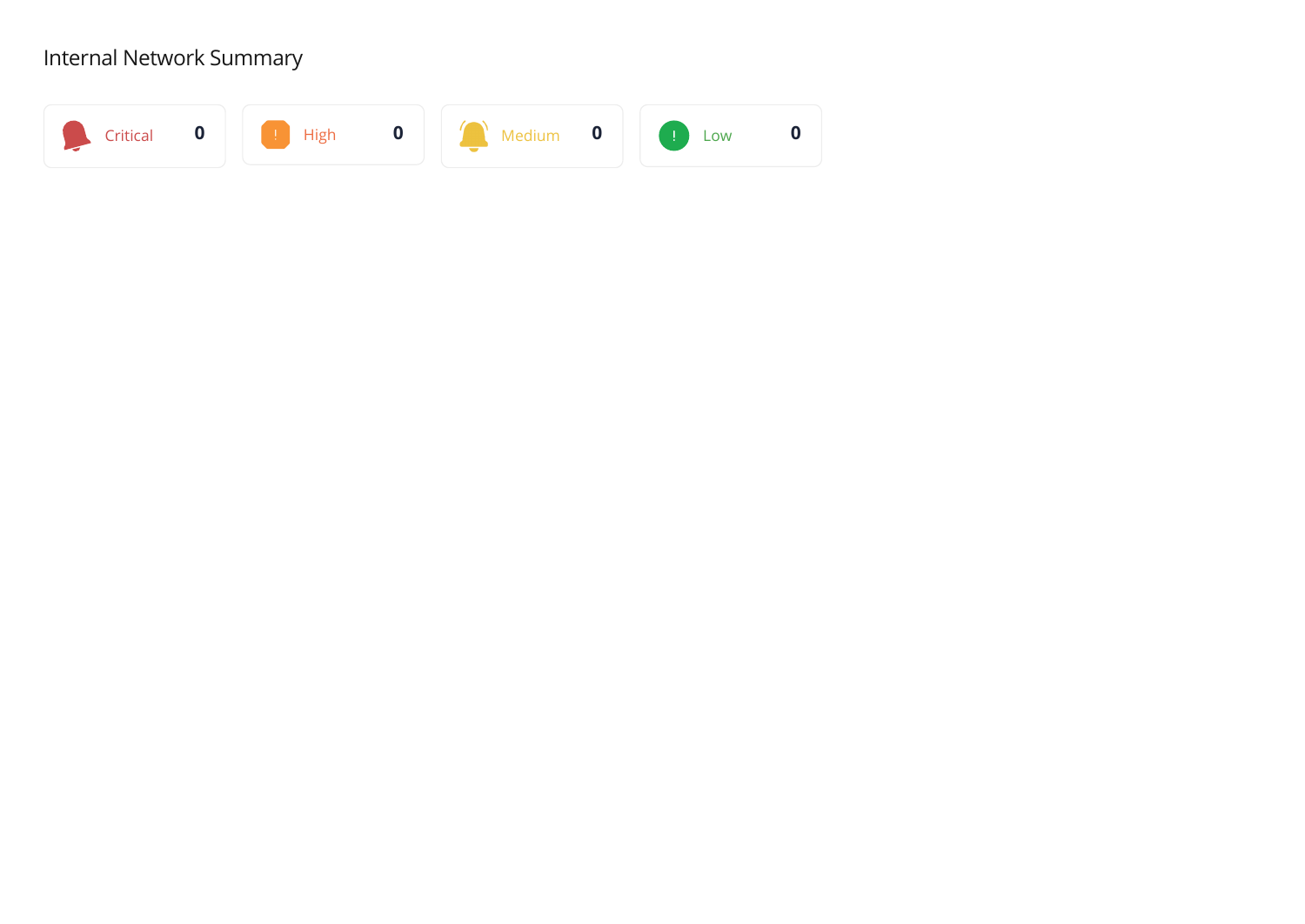# Open Port Summary

# **Insecure Ports**

| tcp<br>SSH<br>22 | tcp<br><b>SMTP</b><br>25 | 80     | tcp I |
|------------------|--------------------------|--------|-------|
| assets           | assets                   | assets |       |

#### **OPEN PORTS**

**CRITICAL Port** 25 tcp/smtp

# **Problem**

Port 25 is unsecured, and Botnet spammers can use it to send spam.

# **Assets**

**mail.pro.root-me.org**

**M O D E R A T E Port** 22 tcp/ssh

# **Problem**

Port 22 is a secure port, but should not be exposed to the world.

# **Assets**

**irc.root-me.org service.root-me.org**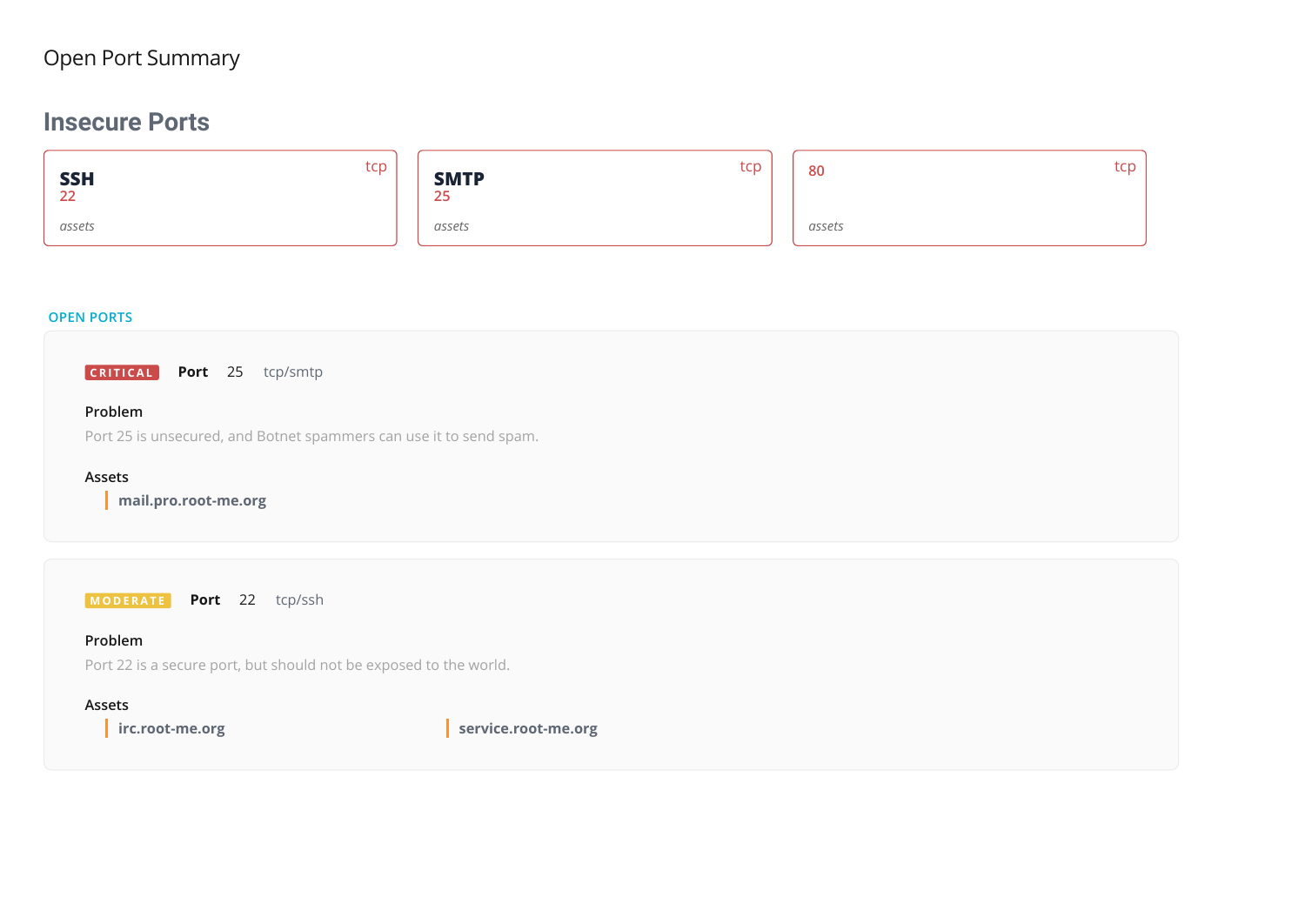**I N F O Port** 80 tcp/

#### **Assets**

| www.root-me.org      | api.www.root-me.org | challenge01.root-me.org |
|----------------------|---------------------|-------------------------|
| ipv4.www.root-me.org | example.com         | www.example.com         |
| assets.piedpiper.com | dev.piedpiper.com   | service.root-me.org     |
| www.piedpiper.com    | test88.root-me.org  | piedpiper.com           |

**I N F O Port** 111 tcp/rpc-portmapper

#### **Assets**

**irc.root-me.org**

**I N F O Port** 427 tcp/

### **Assets**

**hypervisor.root-me.org**

**I N F O Port** 443 tcp/

# **Assets**

**test88.root-me.org piedpiper.com**

**example.com www.example.com assets.piedpiper.com dev.piedpiper.com service.root-me.org www.piedpiper.com**

**www.root-me.org api.www.root-me.org ipv4.www.root-me.org**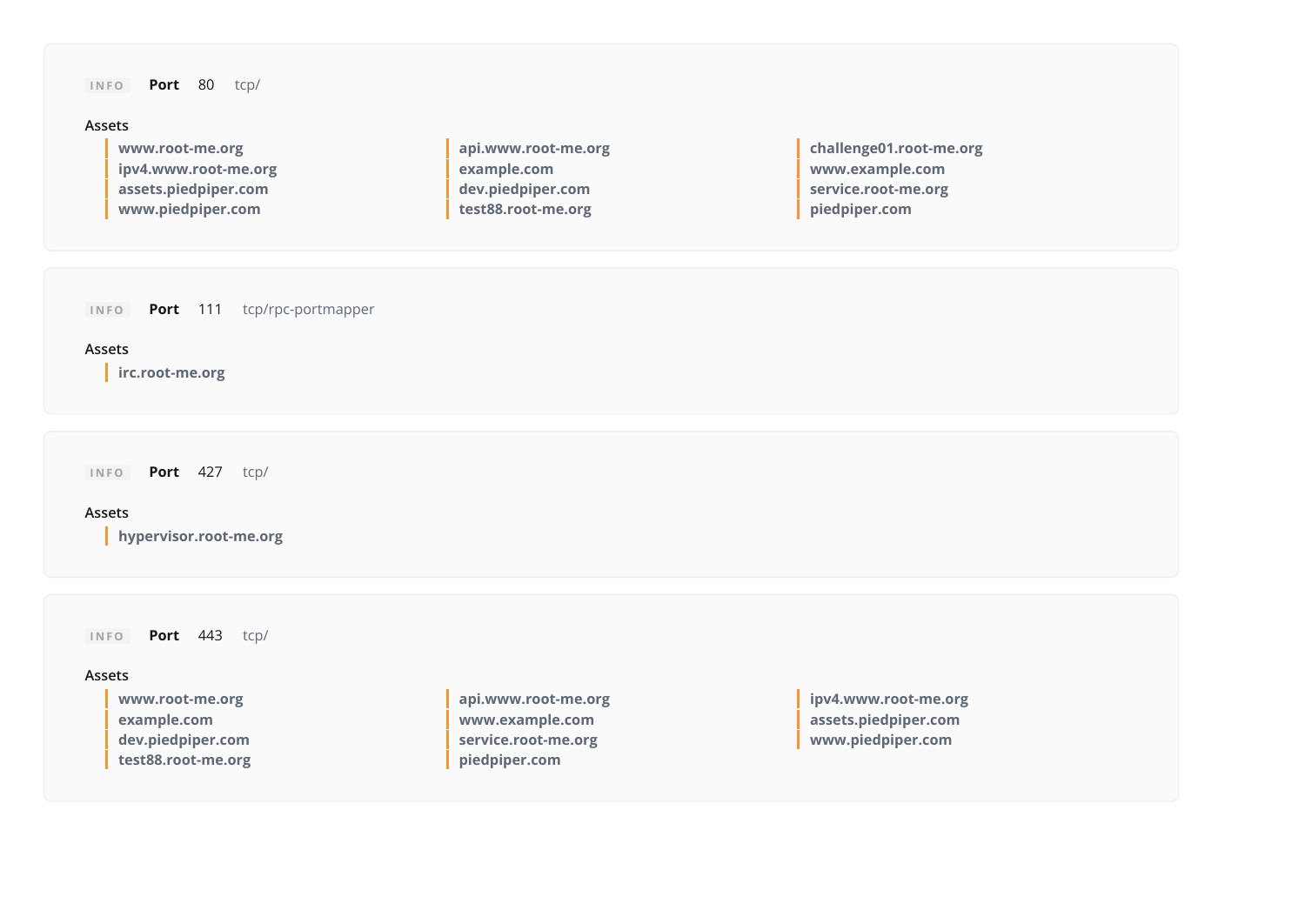| Port 465 tcp/smtp<br>INFO<br>Assets<br>mail.pro.root-me.org          |                   |                    |
|----------------------------------------------------------------------|-------------------|--------------------|
| Port 902 tcp/vmware_auth<br>INFO<br>Assets<br>hypervisor.root-me.org |                   |                    |
| Port 993 tcp/imap<br>INFO<br>Assets<br>mail.pro.root-me.org          |                   |                    |
| Port 2052 tcp/www<br>INFO<br>Assets<br>dev.piedpiper.com             | www.piedpiper.com | piedpiper.com<br>L |
| Port 2053 tcp/www<br>INFO<br>Assets<br>dev.piedpiper.com             | www.piedpiper.com | piedpiper.com      |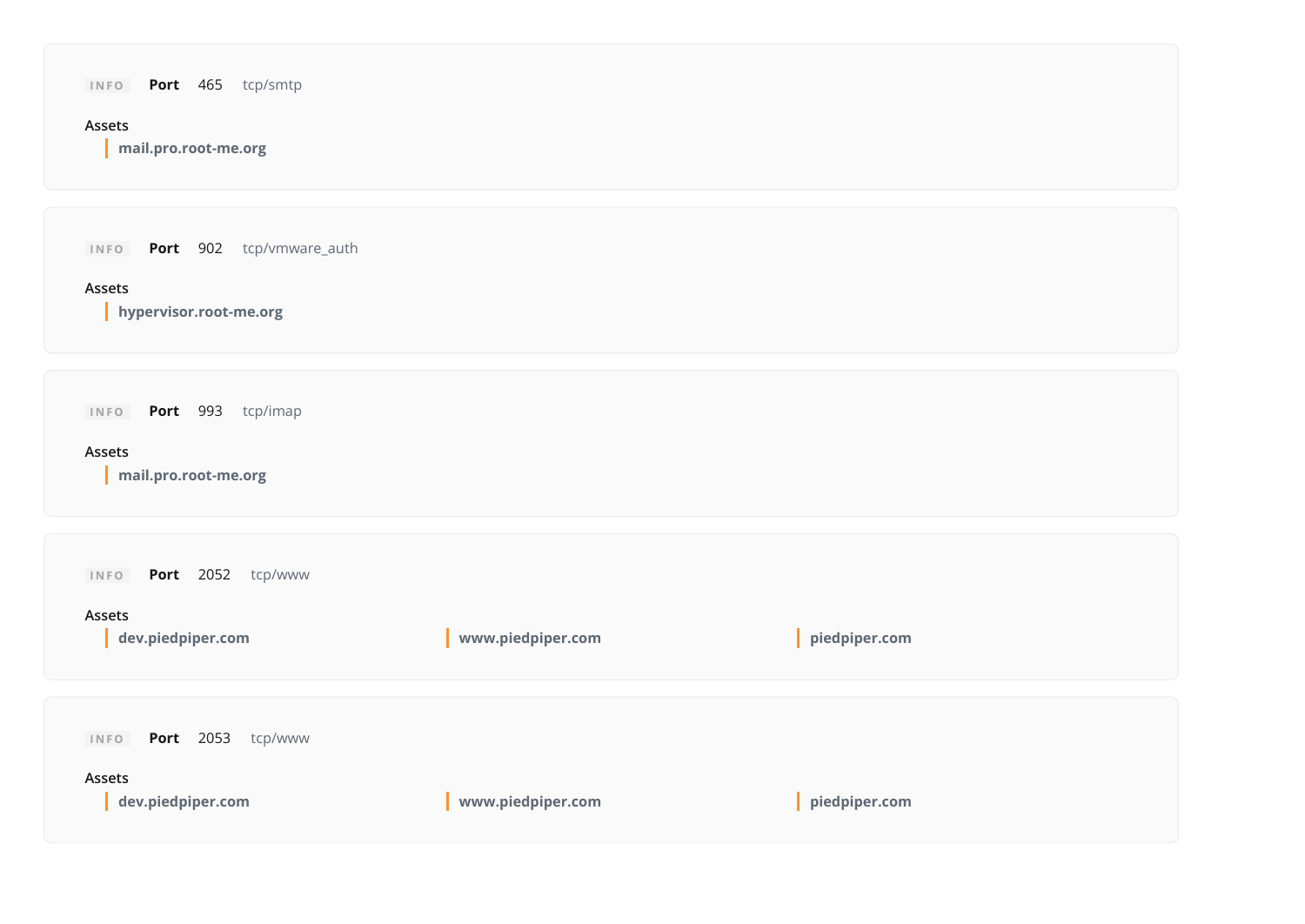# Dark Web Monitoring Summary



# Exposed records

| Source                                         | Type            | Email                              | Date       | Action<br>Taken    |
|------------------------------------------------|-----------------|------------------------------------|------------|--------------------|
| breach_Comp_torrent_cleaned__easy_access._41GB | stolenid breach | chad@hackthissite.org              | 03.16.2021 | No action<br>taken |
| breach_Comp_torrent_cleaned__easy_access._41GB | stolenid breach | hackyykcah@hackthissite.org        | 03.16.2021 | No action<br>taken |
| breach_Comp_torrent_cleaned__easy_access._41GB | stolenid breach | james@hackthissite.org             | 03.16.2021 | No action<br>taken |
| breach_Comp_torrent_cleaned__easy_access._41GB | stolenid breach | pothead420anarchy@hackthissite.org | 03.16.2021 | No action<br>taken |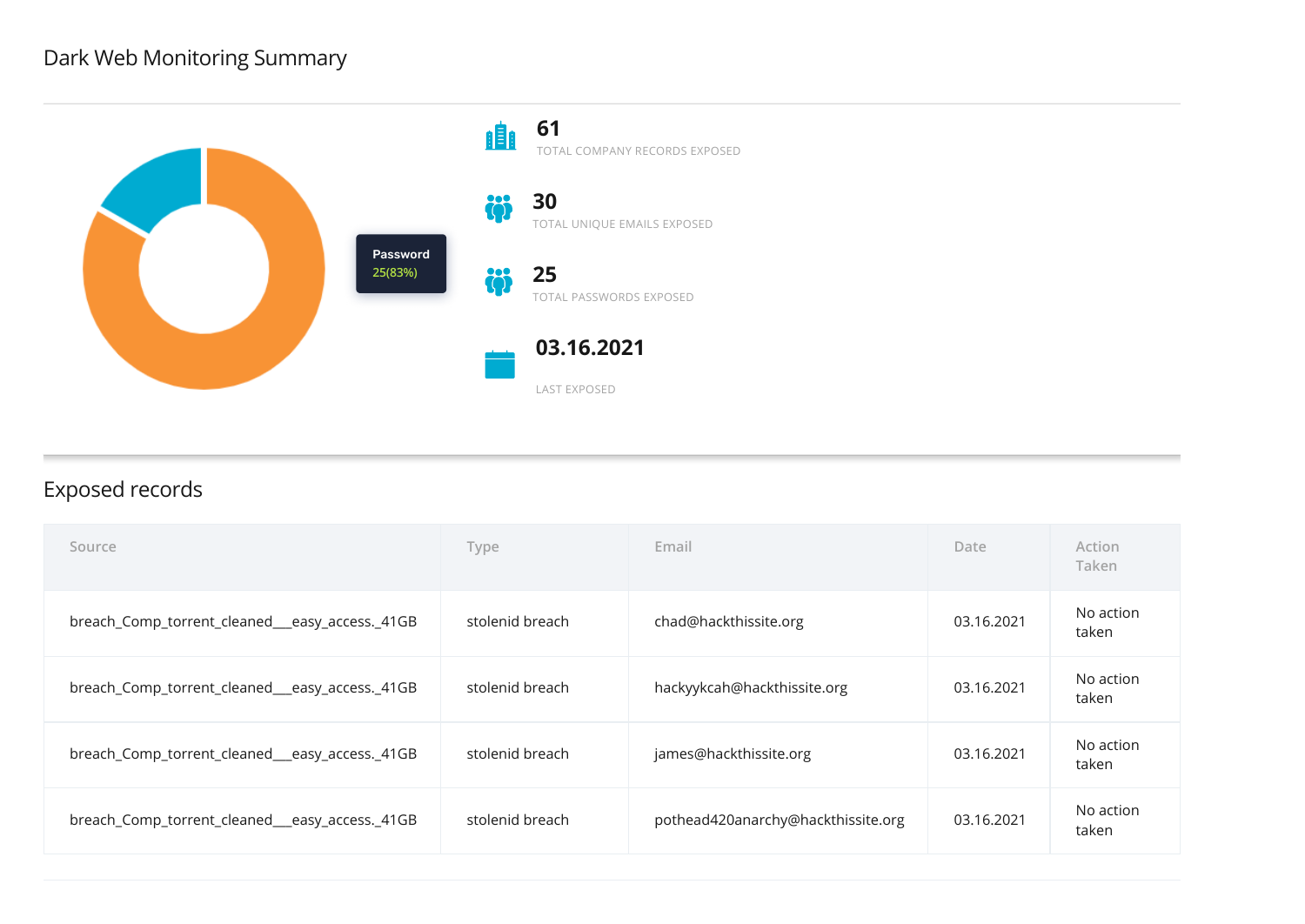| Source                                                     | Type            | Email                              | Date       | Action<br>Taken    |
|------------------------------------------------------------|-----------------|------------------------------------|------------|--------------------|
| breach_Comp_torrent_cleaned__easy_access._41GB             | stolenid breach | scram@hackthissite.org             | 03.16.2021 | No action<br>taken |
| Combo List 3.2B                                            | stolenid breach | chad@hackthissite.org              | 02.08.2021 | No action<br>taken |
| Combo List 3.2B                                            | stolenid breach | hackyykcah@hackthissite.org        | 02.08.2021 | No action<br>taken |
| Combo List 3.2B                                            | stolenid breach | james@hackthissite.org             | 02.08.2021 | No action<br>taken |
| Combo List 3.2B                                            | stolenid breach | pothead420anarchy@hackthissite.org | 02.08.2021 | No action<br>taken |
| AdultFriendFinder.com                                      | stolenid breach | manonmission@hackthissite.org      | 01.09.2020 | No action<br>taken |
| zynga.com (games Words with Friends and Draw<br>Something) | stolenid breach | scram@hackthissite.org             | 12.16.2019 | No action<br>taken |
| Combo Pack CCRT-E-P 2.21M                                  | stolenid breach | scram@hackthissite.org             | 09.18.2019 | No action<br>taken |
| cafepress.com                                              | stolenid breach | umn@hackthissite.org               | 08.09.2019 | No action<br>taken |
| alora.io                                                   | stolenid breach | sam@hackthissite.org               | 06.18.2019 | No action<br>taken |
| armorgames.com                                             | stolenid breach | scram@hackthissite.org             | 04.06.2019 | No action<br>taken |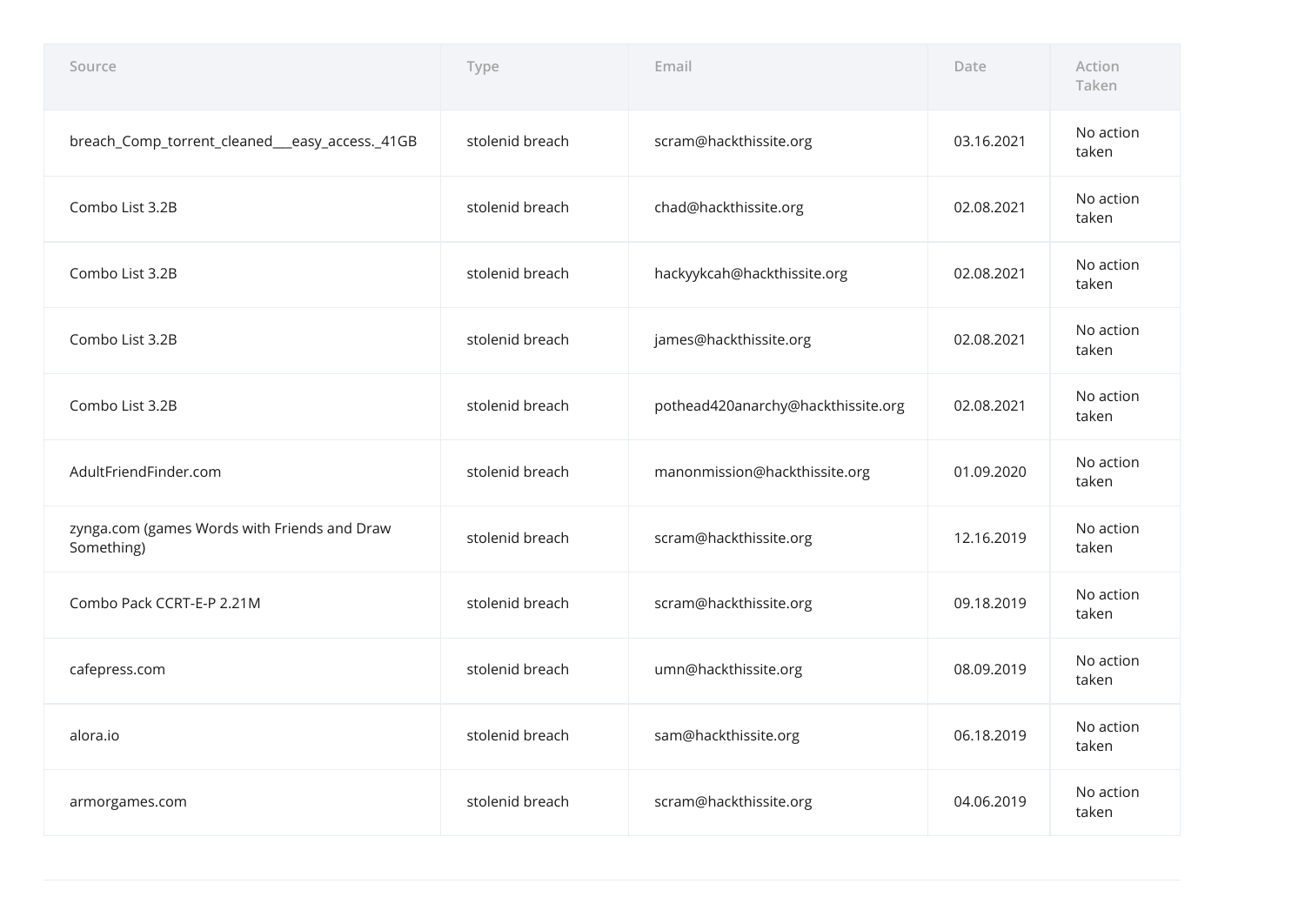| Source           | Type            | Email                         | Date       | Action<br>Taken    |
|------------------|-----------------|-------------------------------|------------|--------------------|
| verifications.io | stolenid breach | advertising@hackthissite.org  | 03.01.2019 | No action<br>taken |
| verifications.io | stolenid breach | esnowden@hackthissite.org     | 03.01.2019 | No action<br>taken |
| verifications.io | stolenid breach | fmckinney@hackthissite.org    | 03.01.2019 | No action<br>taken |
| verifications.io | stolenid breach | jgaskin@hackthissite.org      | 03.01.2019 | No action<br>taken |
| verifications.io | stolenid breach | jhammond@hackthissite.org     | 03.01.2019 | No action<br>taken |
| verifications.io | stolenid breach | kbeaver@hackthissite.org      | 03.01.2019 | No action<br>taken |
| verifications.io | stolenid breach | kmarx@hackthissite.org        | 03.01.2019 | No action<br>taken |
| verifications.io | stolenid breach | kmitnick@hackthissite.org     | 03.01.2019 | No action<br>taken |
| verifications.io | stolenid breach | manonmission@hackthissite.org | 03.01.2019 | No action<br>taken |
| verifications.io | stolenid breach | smcclure@hackthissite.org     | 03.01.2019 | No action<br>taken |
| verifications.io | stolenid breach | sspade@hackthissite.org       | 03.01.2019 | No action<br>taken |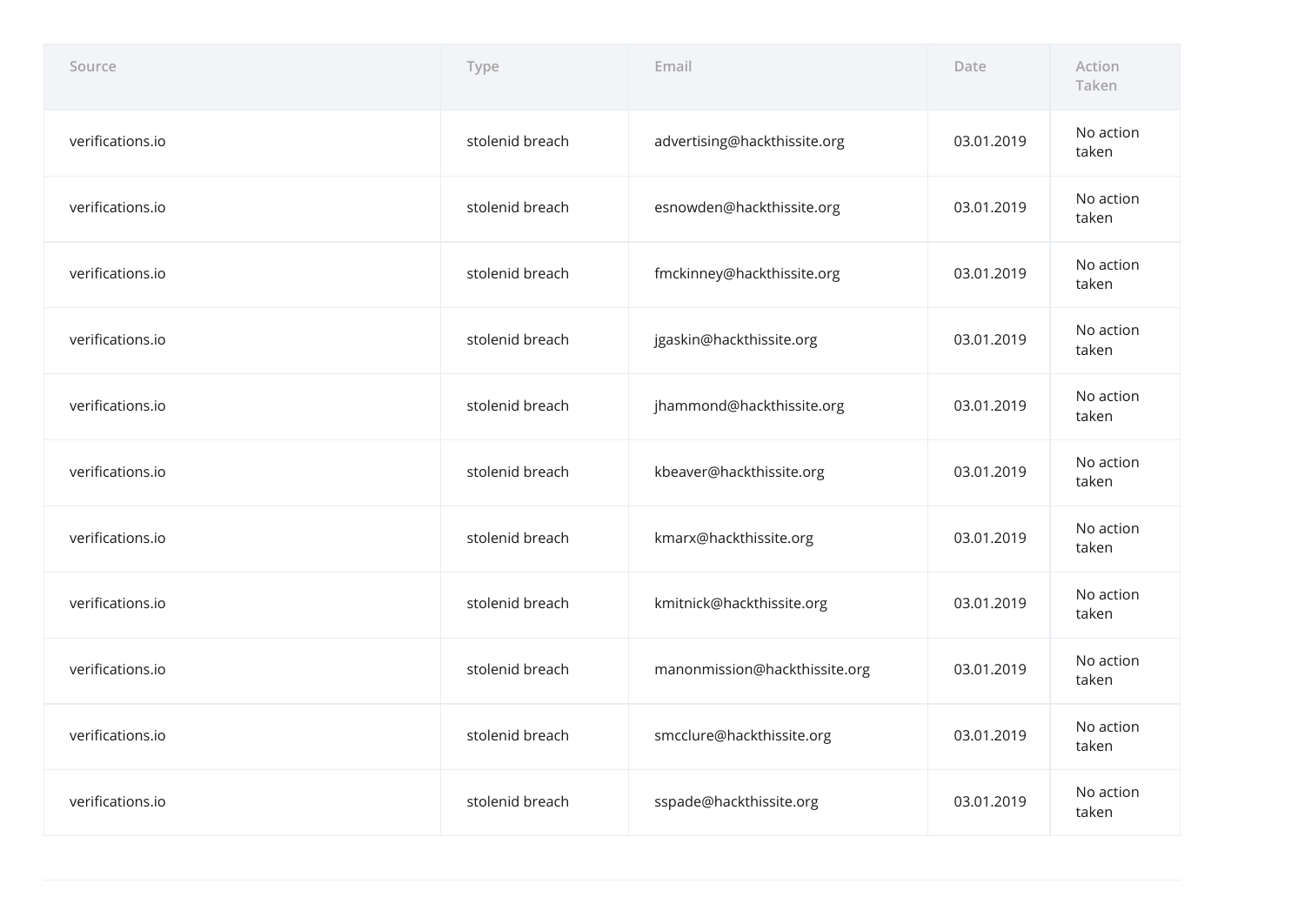# Patching Cadence Summary



# **NUMBER OF MISSING PATCHES: 9**



store.beginnertriathlete.com> **HIGH** 

PHP < 7.1.33 / 7.2.x < 7.2.24 / 7.3.x < 7.3.11 Remote Code Execution Vulnerability.

Upgrade to PHP version 7.3.11 or later.

**Vulnerability Published Date:** 10/24/2019 **Patch Published Date:** 10/24/2019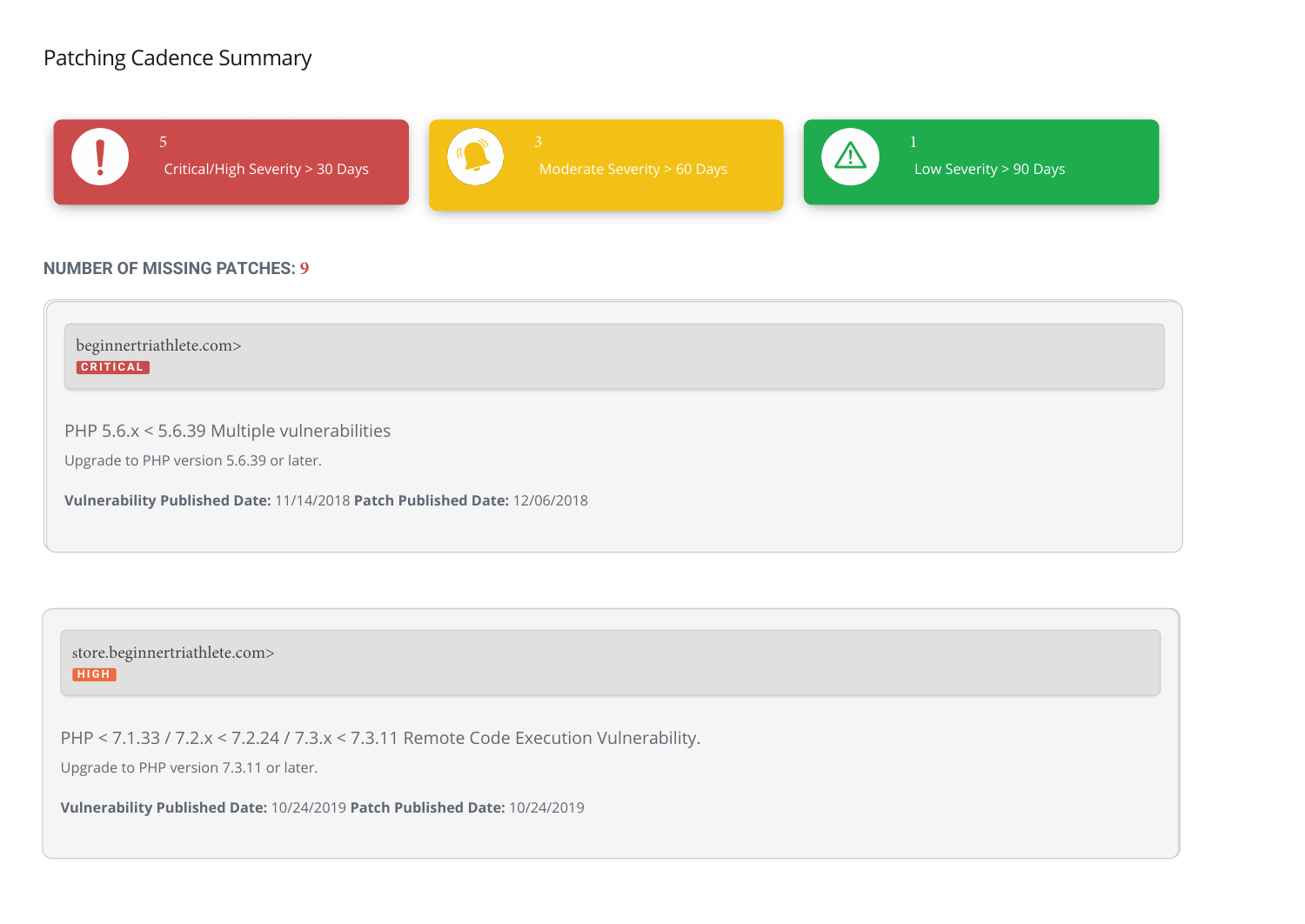ox.beginnertriathlete.com> **HIGH** 

PHP 5.6.x < 5.6.40 Multiple vulnerabilities.

Upgrade to PHP version 5.6.40 or later.

**Vulnerability Published Date:** 01/10/2019 **Patch Published Date:** 01/10/2019

ox.beginnertriathlete.com> **HIGH** 

PHP  $5.6.x \le 5.6.34$  Stack Buffer Overflow

Upgrade to PHP version 5.6.34 or later.

**Vulnerability Published Date:** 03/01/2018 **Patch Published Date:** 03/01/2018

ox.beginnertriathletedts.com> **HIGH** 

PHP 5.6.x < 5.6.36 Multiple Vulnerabilities

Upgrade to PHP version 5.6.36 or later.

**Vulnerability Published Date:** 04/26/2018 **Patch Published Date:** 04/26/2018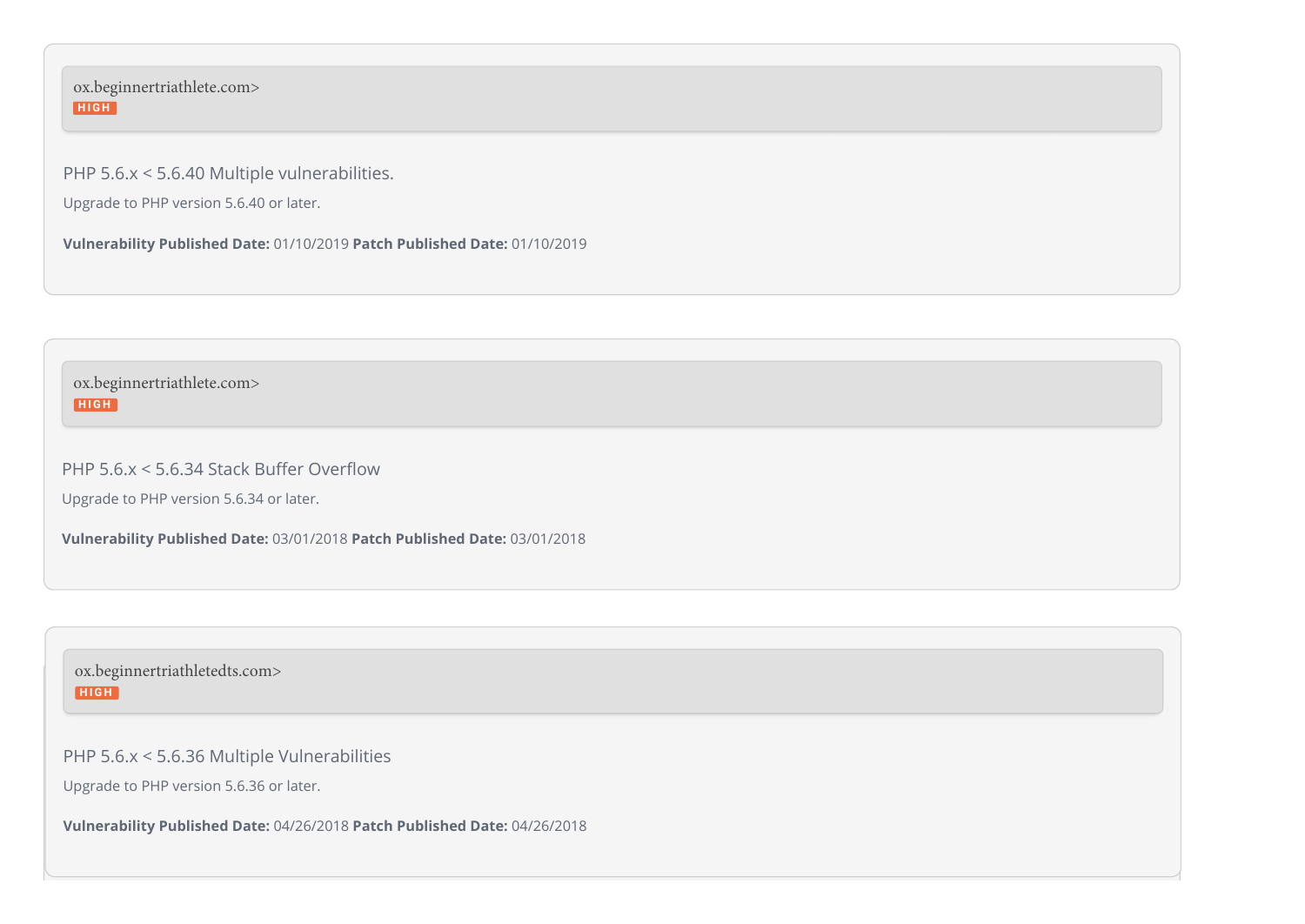ox.beginnertriathlete.com> **M O D E R AT E**

PHP < 7.3.24 Multiple Vulnerabilities

Upgrade to PHP version 7.3.24 or later.

**Vulnerability Published Date:** 10/29/2020 **Patch Published Date:** 10/29/2020

ox.beginnertriathletedts.com> **M O D E R AT E**

PHP 5.6.x < 5.6.38 Transfer-Encoding Parameter XSS Vulnerability Upgrade to PHP version 5.6.38 or later.

**Vulnerability Published Date:** 09/13/2018 **Patch Published Date:** 09/13/2018

ox.beginnertriathletedts.com> **M O D E R AT E**

PHP 5.6.x < 5.6.37 exif thumbnail extract() DoS

Upgrade to PHP version 5.6.37 or later.

**Vulnerability Published Date:** 06/07/2018 **Patch Published Date:** 07/19/2018